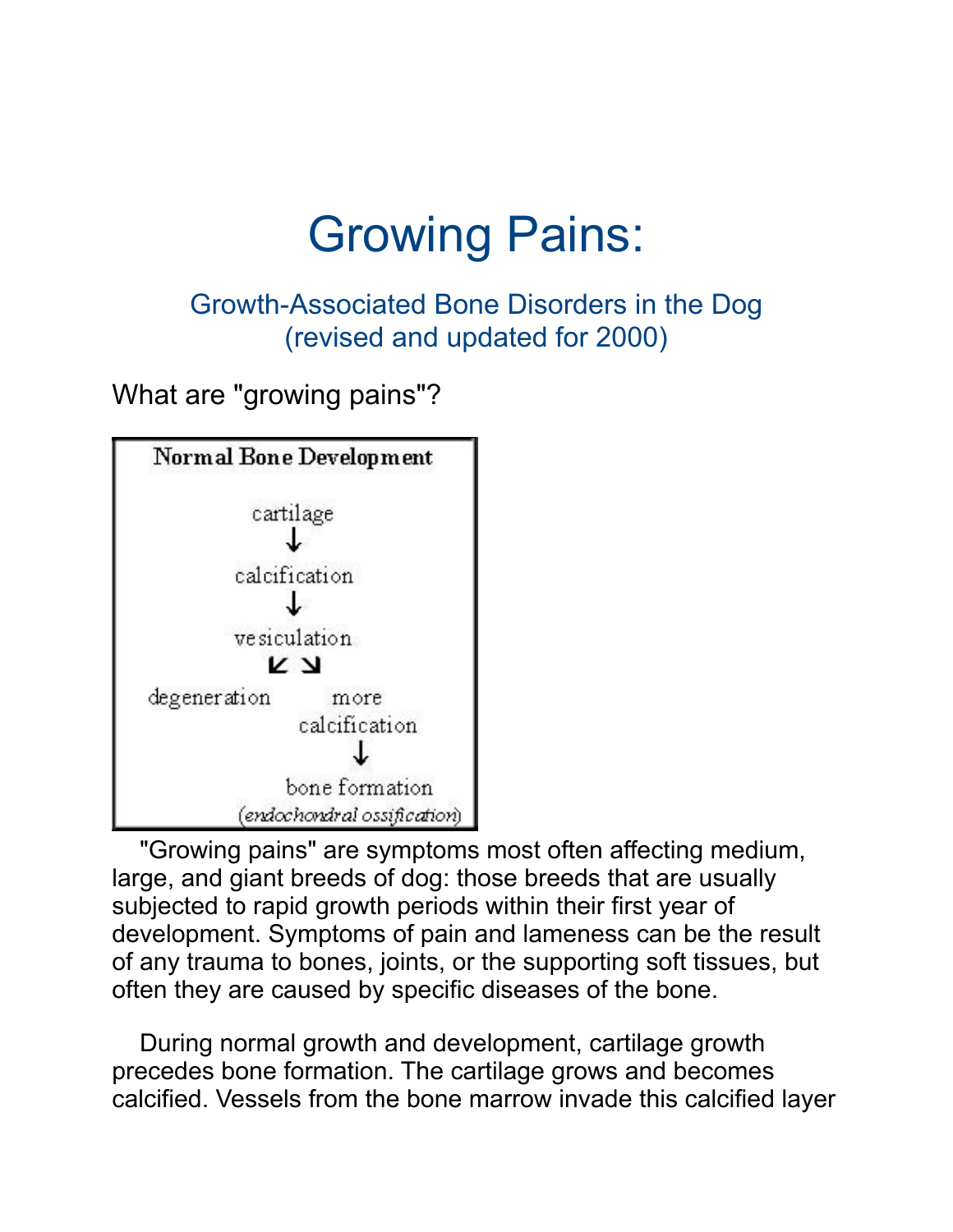of cartilage. Some of the calcified cartilage is resorbed, but some remains and is used as a framework for the bone.

 In instances of bone disease, one or more of these steps is interrupted and the formation of bone ceases or causes a defect if bone formation continues. Exposure of incompletely formed or abnormally formed bone to pressure and tension resulting from movement causes symptoms of pain and lameness.

 It is important to understand that "growing pains" are a symptom and do not constitute a diagnosis. For proper treatment of bone disease and prevention of further bone damage leading to secondary complications of osteoarthritis, it is essential that the underlying cause of pain and lameness be identified.

How are bone disorders diagnosed?

 There are multitudes of disorders that may present symptoms of joint pain and lameness in growing, active dogs. Observation of clinical symptoms and physical examination alone, therefore, are not sufficient to accurately diagnose growth-associated disorders.

 Survey radiography (x-ray imaging) is often reliable for the identification and differentiation of many bone and joint disorders. Often, however, particularly in the early stages of disease, radiographic evidence of bone changes associated with a disease process may be minimal or absent despite clinical symptoms. Additionally, some joint abnormalities are not clearly discerned by conventional x-rays. Therefore, in the presence of significant pain and lameness despite negative findings on x-ray, computed axial tomography (CT) or magnetic resonance imaging (MRI) is often successful in detecting bone and joint abnormalities that are overlooked by survey radiography. Additionally, CT and MRI are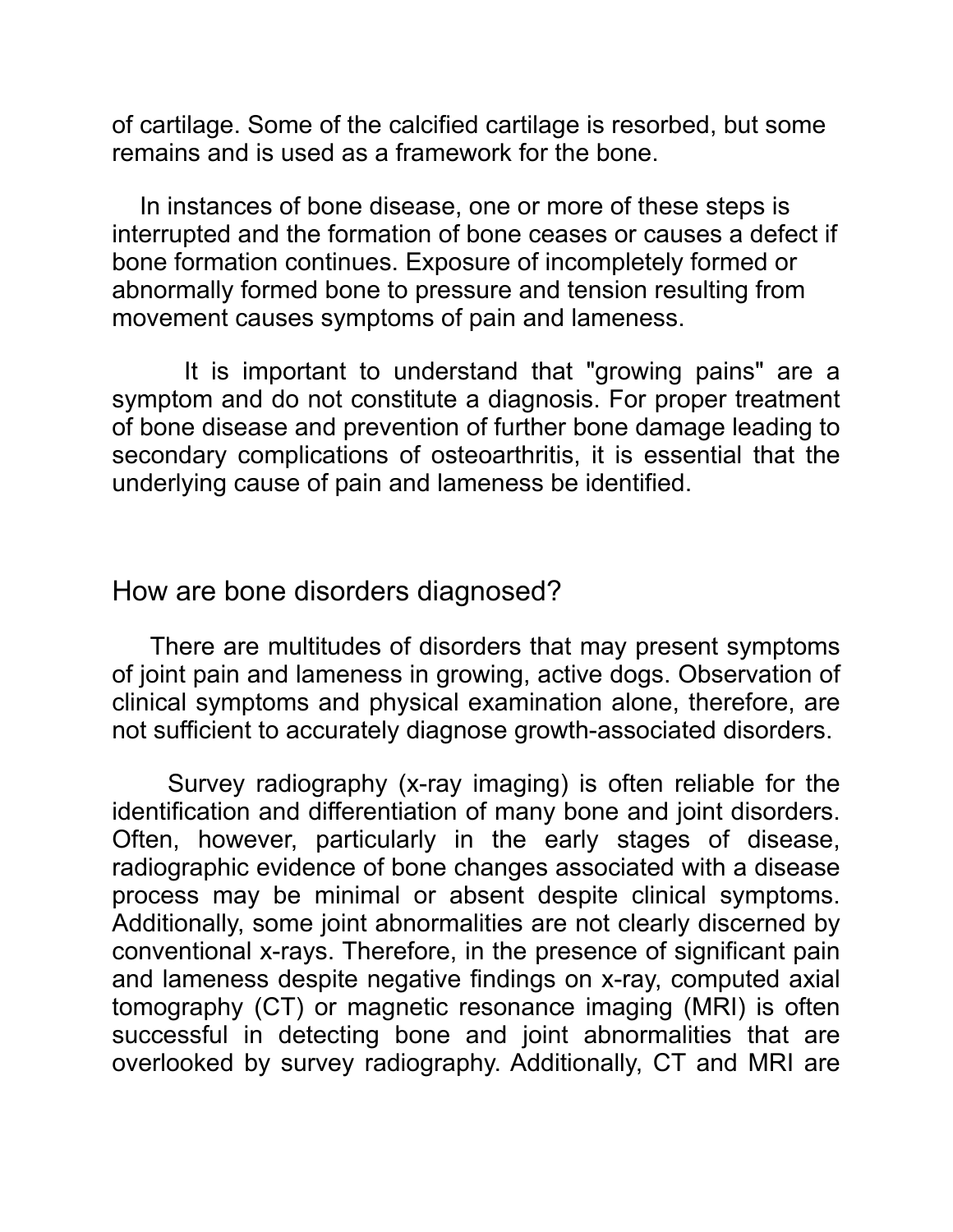considered invaluable for pre-operative planning in cases where corrective surgery is indicated.

 Another approach that may be used alone or in combination with diagnostic imaging is the laboratory collection and analysis of joint fluid from the effected limb. This method may be helpful in confirming presence of joint disease even in the absence of detectable disease by imaging techniques. Additionally, joint fluid analysis will discern between inflammatory and non-inflammatory joint disease, as well as detect presence of a bacterial infection. However, a major limitation of joint fluid analysis is that it is unable to differentiate between one inflammatory or non-inflammatory disorder and another.

#### What causes bone disorders?

 There is no single factor that has been identified in causing any of the various bone diseases, rather, certain "risk factors" are attributed to increased occurrence of these disorders in dogs. Size is widely considered a predisposing risk factor. Dogs of large and giant breeds undergo a more rapid growth phase during their first year of development putting them at greater risk for skeletal abnormalities. Excessive calcium supplementation and rapid weight gain are also considered risk factors, however, evidence supporting a role of other nutritional factors such as high protein or carbohydrate diets is not as strong. Additionally, clinical data suggests that the role of nutrition in the development of the various skeletal diseases is more of a modulating effect. In other words, controlling for nutrition alone will not prevent these diseases, rather nutritional management may lessen the severity of disease in those dogs predisposed by other factors such as size, genetics, trauma or as of yet unknown causes.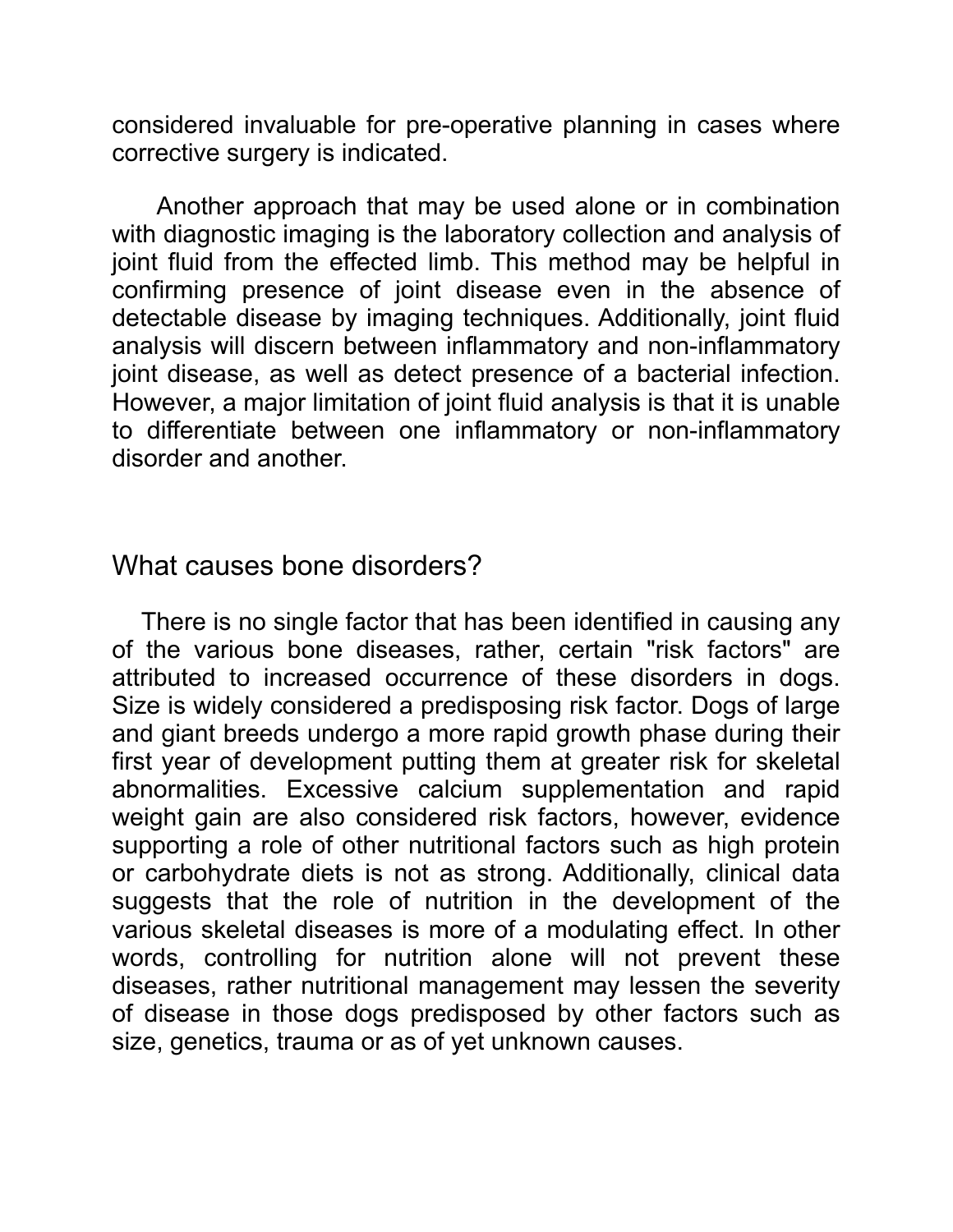What are some of the common bone disorders affecting dogs?

 The most common bone disorders affecting growing dogs will be described here. The disorders have been divided into two groups: 1) those in which one or more stages in the construction of bone is interrupted and 2) those affecting the actual formation of bones and joints.



Disorders of Bone Construction

**Osteochondritis Dissecans (OCD):** This disorder occurs when calcification does not follow cartilage growth. The cartilage continues to grow, becomes thicker than normal, and vessels from the bone marrow are unable to penetrate. Under these conditions, bone formation does not proceed and cracks and crevices form in the abnormally thickened cartilage. Fragments of cartilage eventually detach from the underlying cartilage and become lodged within the affected joint. Affected joints, listed from most to least commonly involved, are the shoulders, knees,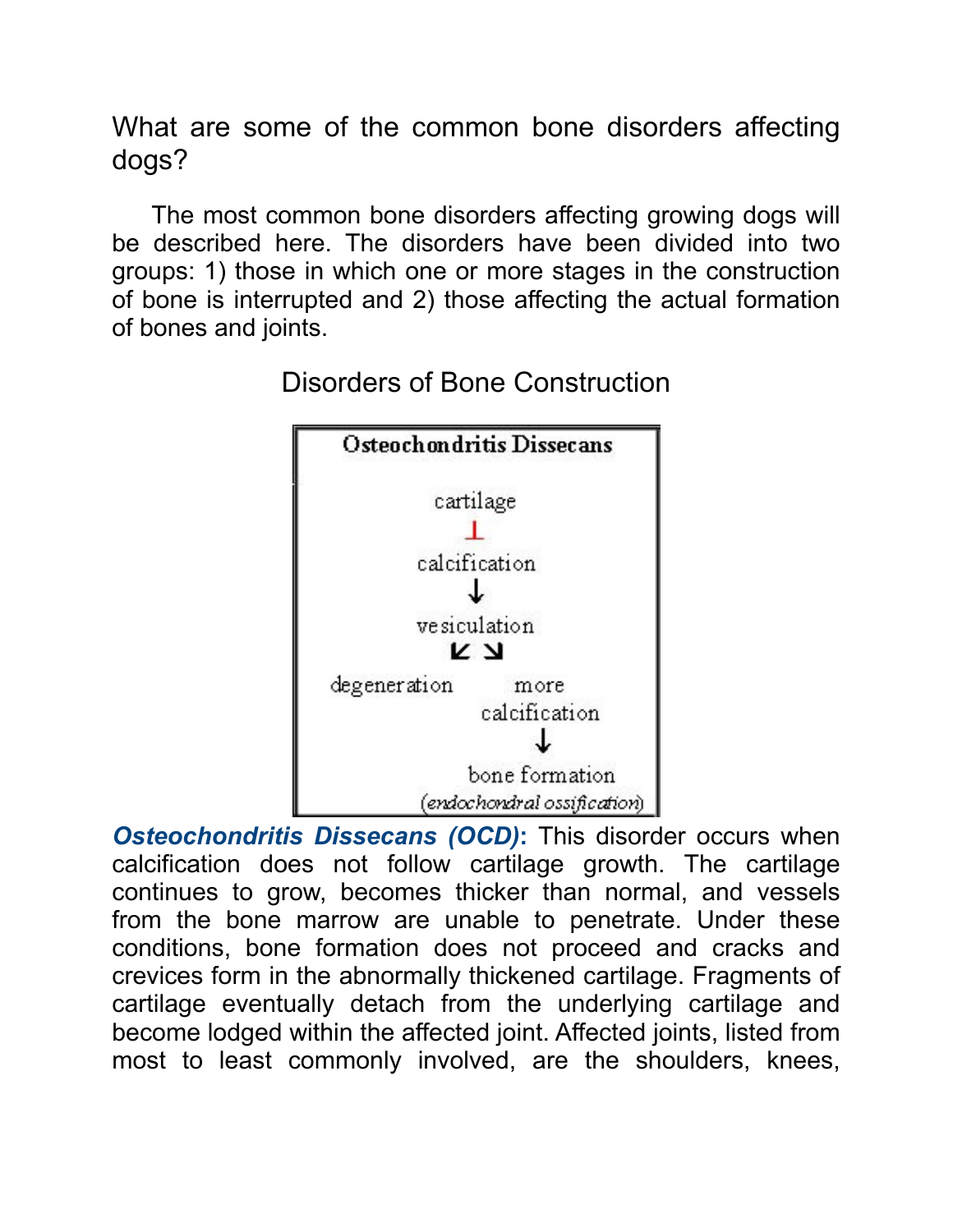elbows, hocks, and rarely the joints of the spinal column. Males have a higher risk than females for developing OCD.

#### **Age of onset:** 4-12 months

**Cause:** Several factors are indicated in the development of OCD including nutrition, rapid growth, joint conformation and genetic predisposition. In regard to genetic predisposition, certain instances of OCD are suspected of being inherited as a polygenic trait since common OCD lesions are frequently found among littermates. This is particularly the case in elbow dysplasia. OCD is also suspected of playing a role in the development of certain hip dysplasias, but it is not known with certainty whether the presence of OCD lesions is a cause or effect of the various changes taking place within the hip joint.

**Symptoms:** OCD presents as persistent, mild to moderate lameness that usually progresses in severity over time. Symptoms are most obvious immediately after rest periods when the dog first attempts to get up and walk. Joint swelling may or may not be evident, however, hyperextending the affected joint will almost always elicit an unmistakable, often vocal, pain response from the dog. Though lameness may only appear to present on one side (unilateral), asymptomatic OCD will usually be found in one or more joints of the opposite extremity (bilateral).

**Diagnosis:** Survey radiography is often reliable for identifying lesions associated with OCD. Though free-cartilage in the jointspace is not consistently evident on x-ray, bone irregularities and widening of the joint-space are consistent with a diagnosis of OCD. In advanced cases, evidence of degenerative joint disease may also be observed on the x-ray.

**Treatment:** Treatment for OCD may be non-surgical or surgical. Conservative treatment includes weight control and exercise limitation combined with administration of non-steroidal anti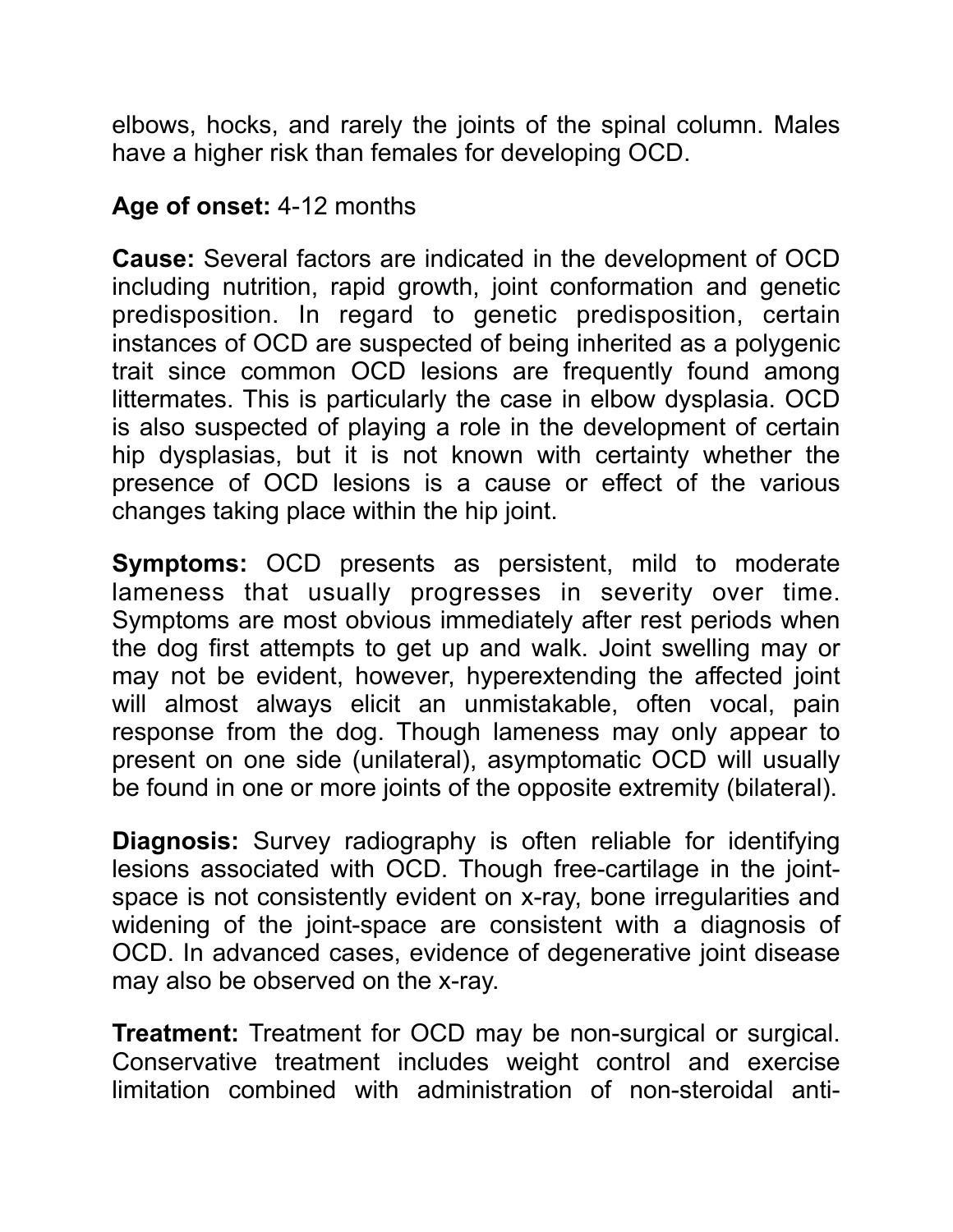inflammatory drugs [NSAIDs] (ex. buffered-aspirin, carprofen, or etodolac) to reduce pain and inflammation, and chondroprotective drugs (ex. polysulfated glycosaminoglycans, glucosamine, or chondroitin sulfates) to limit cartilage damage and degeneration. Surgical treatment now commonly utilizes arthr oscopy, a microsurgical procedure that is minimally invasive, to remove loose and diseased cartilage. Clinical data suggests that both conservative and surgical methods have been effective for treatment of OCD. No long-term follow-up to compare dogs treated by either approach, however, has yet been conducted. Dogs treated by either method eventually do develop progressive osteoarthritis. In light of significant improvement observed in dogs treated surgically compared to untreated dogs, many orthopedic specialists consider surgery to be the primary treatment for OCD. Surgical intervention is strongly indicated when non-surgical treatment fails to produce improvement in symptoms within 6-8 weeks or radiographic evidence suggests that lesions are becoming more severe despite conservative therapy.

**Prognosis:** Mild to moderate OCD lesions may heal spontaneously with 4 to 6 weeks of crate rest and leash walking. More severe OCD lesions or those occurring in dogs whose owners are unable to enforce exercise restriction usually require conservative or surgical therapeutic intervention to reduce secondary and long-term complications associated with osteoarthritis. Untreated, advanced lesions or those that do not respond to conservative therapy usually require surgical intervention to inhibit progression of debilitating disease.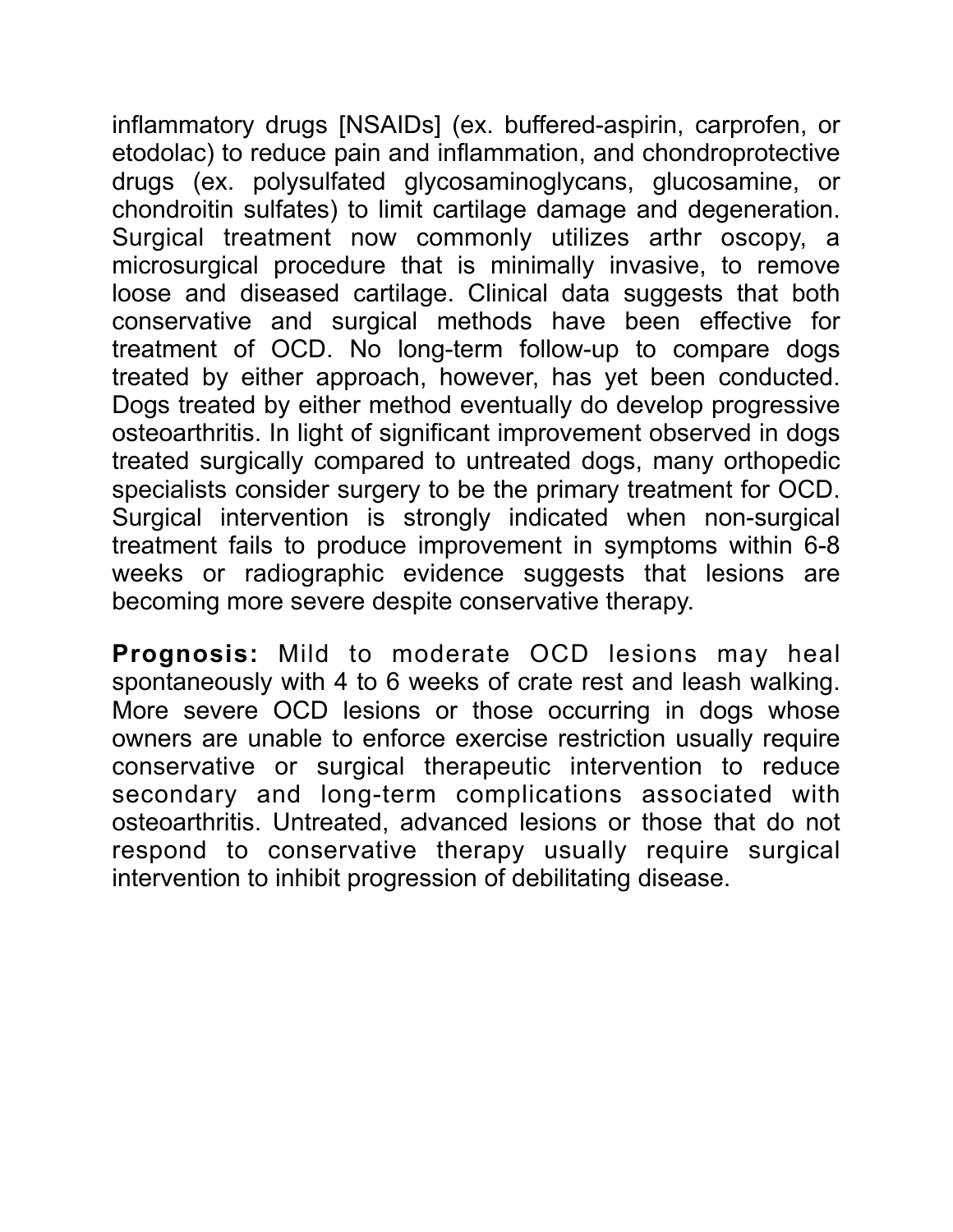

*Hypertrophic Osteodystrophy (HOD)***:** When calcified cartilage fails to be penetrated by vessels from the bone marrow, the unvesiculated tissue dies. Excess mineralization takes place resulting in calcium deposits at the affected sites. The radius and ulna bones of the forelimbs and the tibia bone of the hind limbs are all affected in dogs with HOD. Males and females are equally at risk for developing HOD.

## **Age of onset:** 3-6 months

**Cause:** Results from early studies suggested improper nutrition in the form of over-supplementation leading to imbalance of the calcium:phosphorous ratio or dietary deficiency of vitamin C as factors contributing to the development of HOD. Though overnutrition is still one factor accepted as playing a role in HOD, vitamin C deficiency has been ruled out as a contributing factor. Additionally, there is evidence to support a viral or bacterial infectious agent, as well as immunizations with multivalent vaccines (see: [Orthopedic Disease \(Vaccine-induced](http://www.labbies.com/immun.htm#Orthopedic%20Disease%20(Vaccine-induced%20Hypertrophic%20Osteodystrophy))  [Hypertrophic Osteodystrophy; HOD\)](http://www.labbies.com/immun.htm#Orthopedic%20Disease%20(Vaccine-induced%20Hypertrophic%20Osteodystrophy)) in "[Vaccines, Infectious](http://www.labbies.com/immun.htm)  [Diseases and the Canine Immune System"](http://www.labbies.com/immun.htm)) as playing a role in this disorder.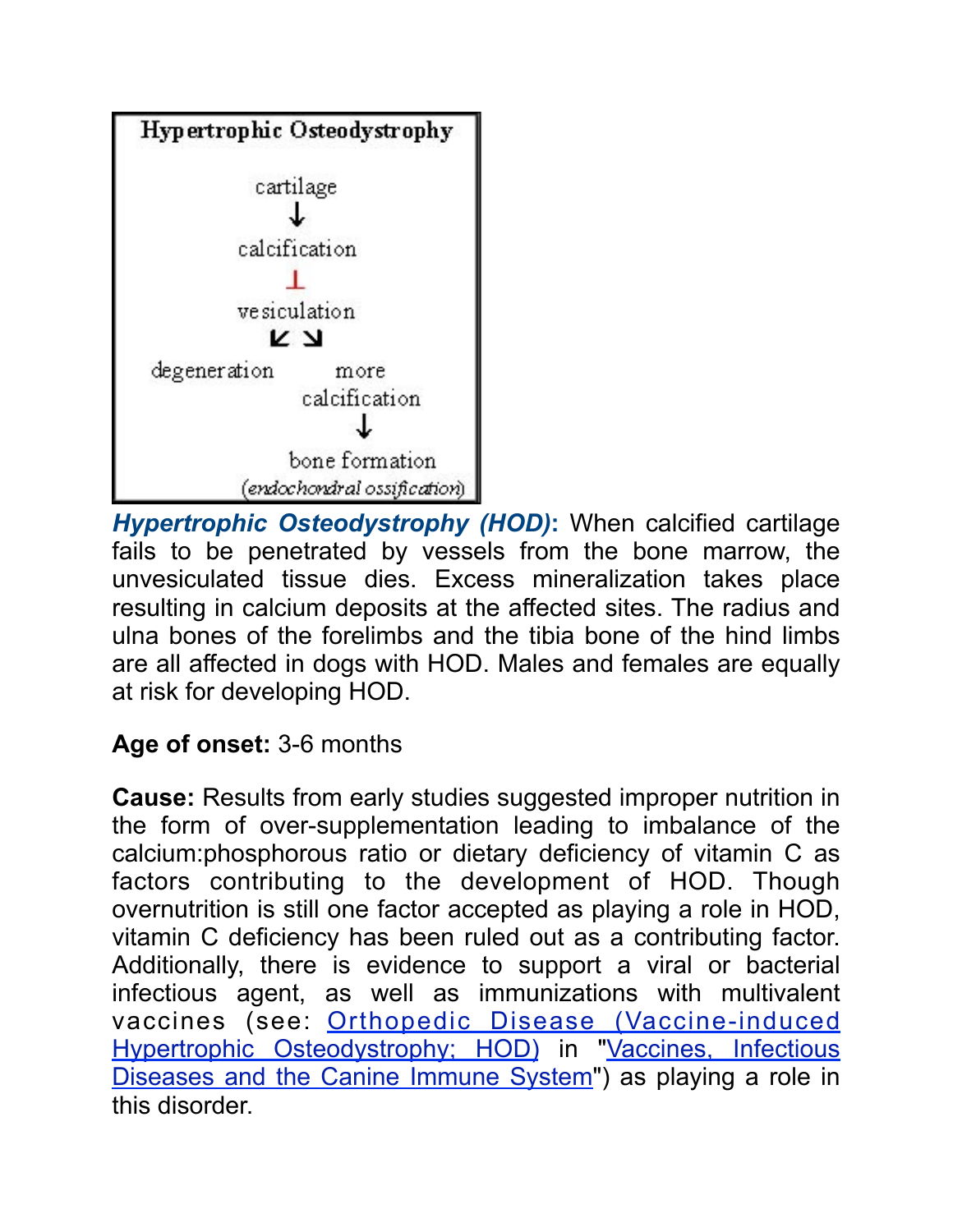**Symptoms:** Lameness associated with HOD comes on suddenly, lasting for 2-3 weeks at a time with symptoms recurring throughout cycles of growth. Pain occurs in all four limbs at the same time, therefore, the dog is reluctant to move and will spend most of the time laying down. When the dog does stand up, he may stand with his back arched and all four limbs tucked under his body. Intermittent fevers (sometimes above 104° F), lethargy, and loss of appetite are other symptoms associated with HOD. Bone swelling and conformational abnormalities may also occur in advanced cases of HOD. Examples of the latter would include hyperextension of joints (such as "double-jointed hock") and angular deformities in the bones of the lower limbs.

**Diagnosis:** Survey radiographs are reliable for identifying bone abnormalities associated with HOD. Extensive evidence of irregular, new bone formation along the shafts of the bones, bone thickening at the ends of the bone shafts, and swelling of the surrounding soft tissue are the most common findings on x-ray. Additionally, areas of mineralization are sometimes observed. An important note in the diagnosis of HOD is that these radiographic lesions should appear on more than one limb, otherwise a differential diagnosis of osteomyelitis, a bone infection caused by bacteria or fungi, must also be considered. Osteomyelitis occurs when infectious microorganisms gain access to the bone commonly through bite wounds or other penetrating wounds. Symptoms and radiographic lesions of osteomyelitis are common with those of HOD.

**Treatment:** Correcting nutritional imbalance, through discontinuation of supplementation and reduction of caloric intake, is usually the first step in providing treatment for HOD. Though administration of vitamin C (ascorbic acid) was once a common therapy for HOD, other clinical findings contraindicate the use of vitamin C in the treatment of HOD since it was found to inhibit the normal process of bone resorption. Thus, administration of vitamin C may further exacerbate abnormal bone development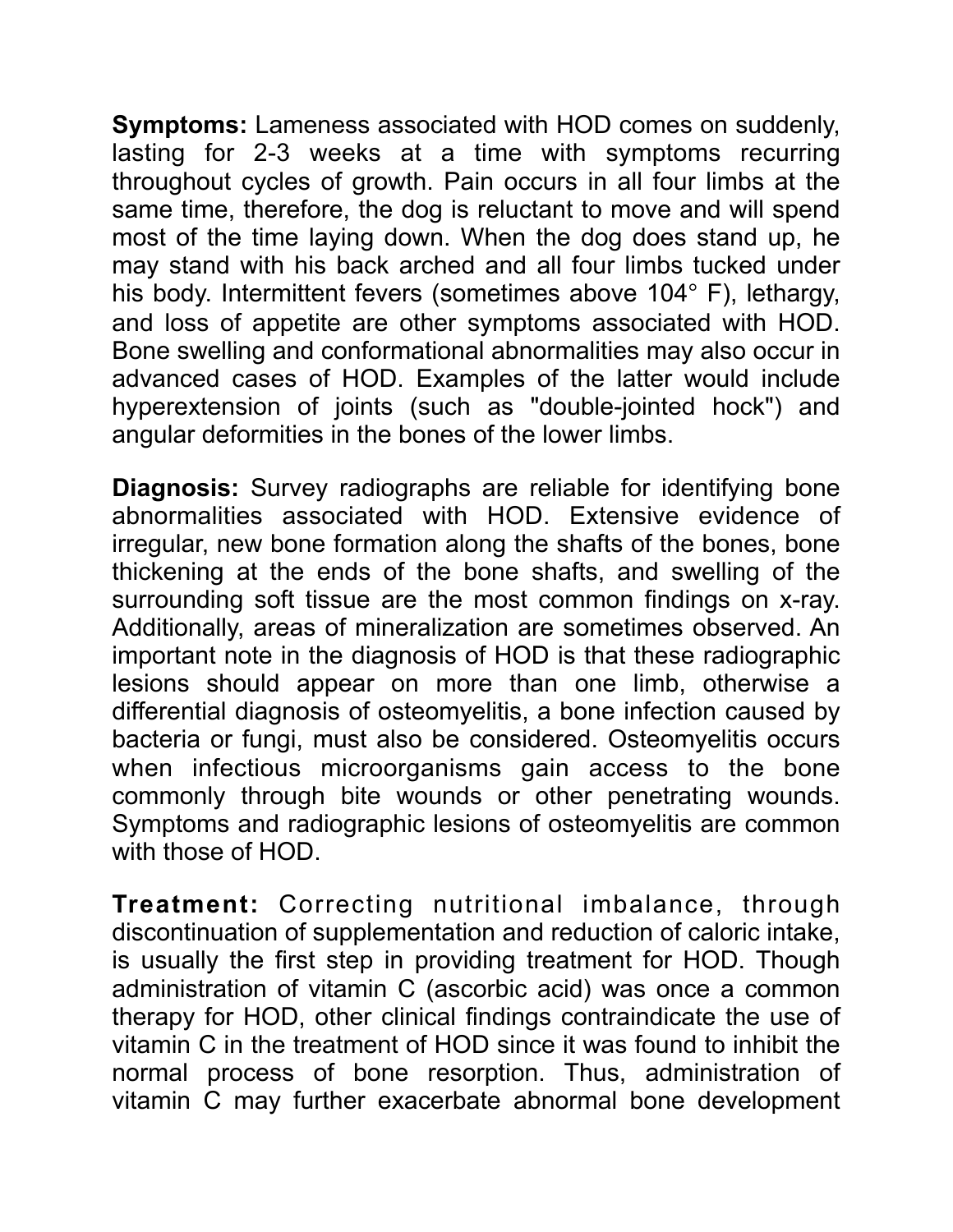associated with HOD. To date, the most effective therapies include administration of corticosteroids and antibiotics.

**Prognosis:** Unfortunately, dogs diagnosed with HOD do not respond consistently to therapy, therefore, long-term prognosis remains guarded.



*Panosteitis***:** This disorder occurs when the normal process of bone degeneration and resorption fails to occur. As a result, there is an excess formation and thickening of bone. This condition most commonly affects the long bones of either the front (humerus) or hind (femur or tibia) limbs. Males have a higher risk than females for panosteitis.

## **Age of onset:** 4-18 months

**Cause:** The inflammatory process responsible for panosteitis is poorly understood, however, overnutrition and rapid growth are factors widely accepted as playing roles in the development of this disorder.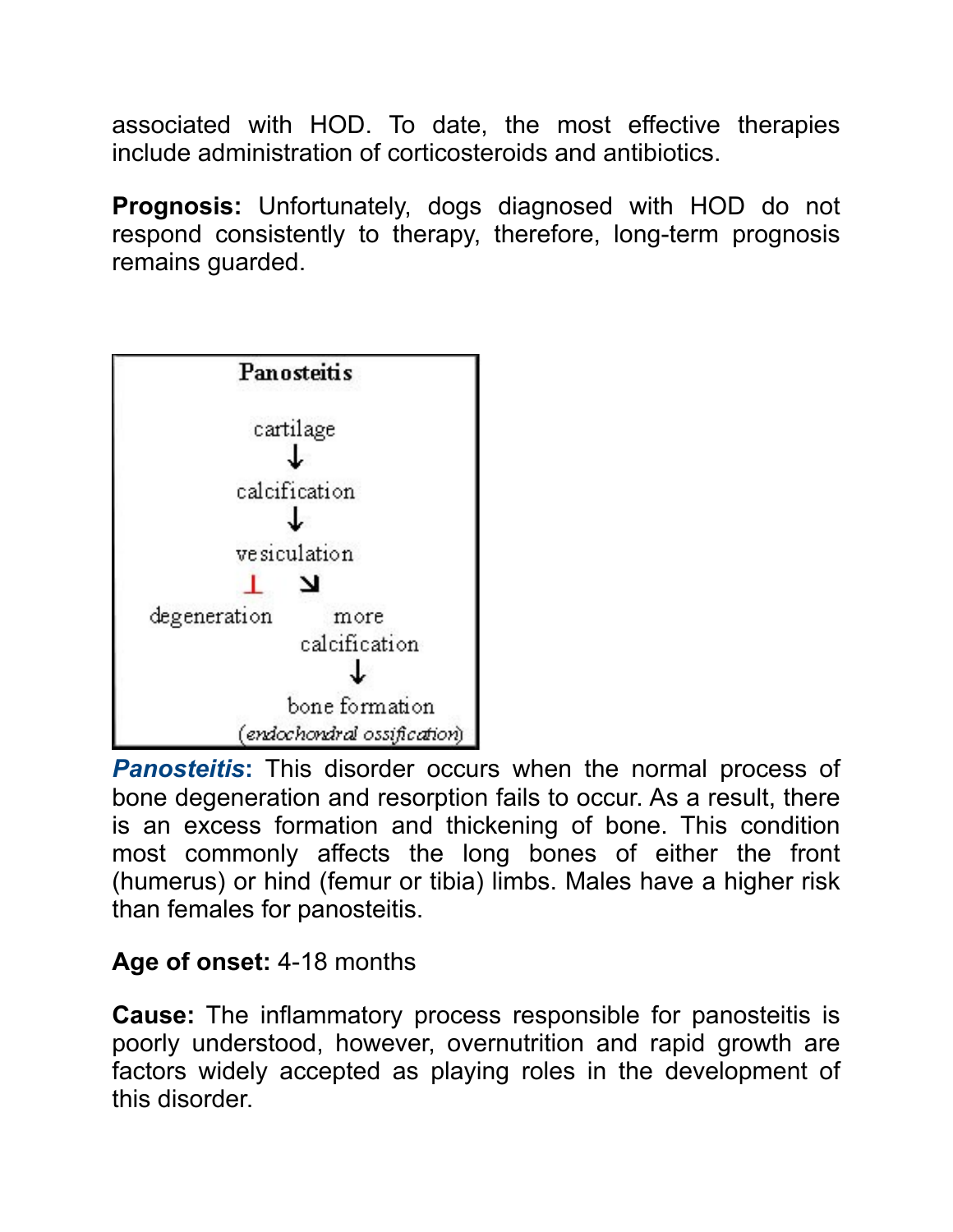**Symptoms:** Panosteitis is characterized by a sudden onset of intermittent lameness that may last for a few days or several weeks with the possibility of recurrence throughout cycles of growth. The lameness may be mild to moderate, may shift from one limb to another, and is unaffected by rest or exercise. Applying pressure to the bone-shaft of the affected limb usually produces an evident pain response. Lethargy and loss of appetite may also occur. In dogs with frequent recurrence or persistence of symptoms, there may be muscle atrophy of the affected limb.

**Diagnosis:** Radiographic evidence of panosteitis will be absent in early or mild cases of the disorder. In more advanced or moderate cases, areas of increased bone density within the shaft of the affected bone will be evident on x-ray.

**Treatment:** Corticosteroids, buffered-aspirin or non-steroidal antiinflammatories may be used to reduce pain but have not otherwise been reported to noticeably influence the course or outcome of the disease.

**Prognosis:** Panosteitis resolves itself and symptoms usually cease by the time the dog reaches 18-24 months of age.

## Structural Disorders of Bone and Joint Formation

*Elbow Dysplasia:* Elbow dysplasia is a broad term used to describe an improper formation of the elbow joint often presenting with persistent, progressive symptoms and leading to severe arthritic inflammation (osteoarthritis) and eventual degeneration of the joint. Four forms of elbow dysplasia have been identified and include 1) ununited anconeal process (UAP), 2) fragmented medial coronoid process (FMCP), 3) osteochondritis dissecans (OCD) of the medial condyle of the humerus, and 4) incongruity (IC). OCD of the elbow joint occurs as a result of abnormal bone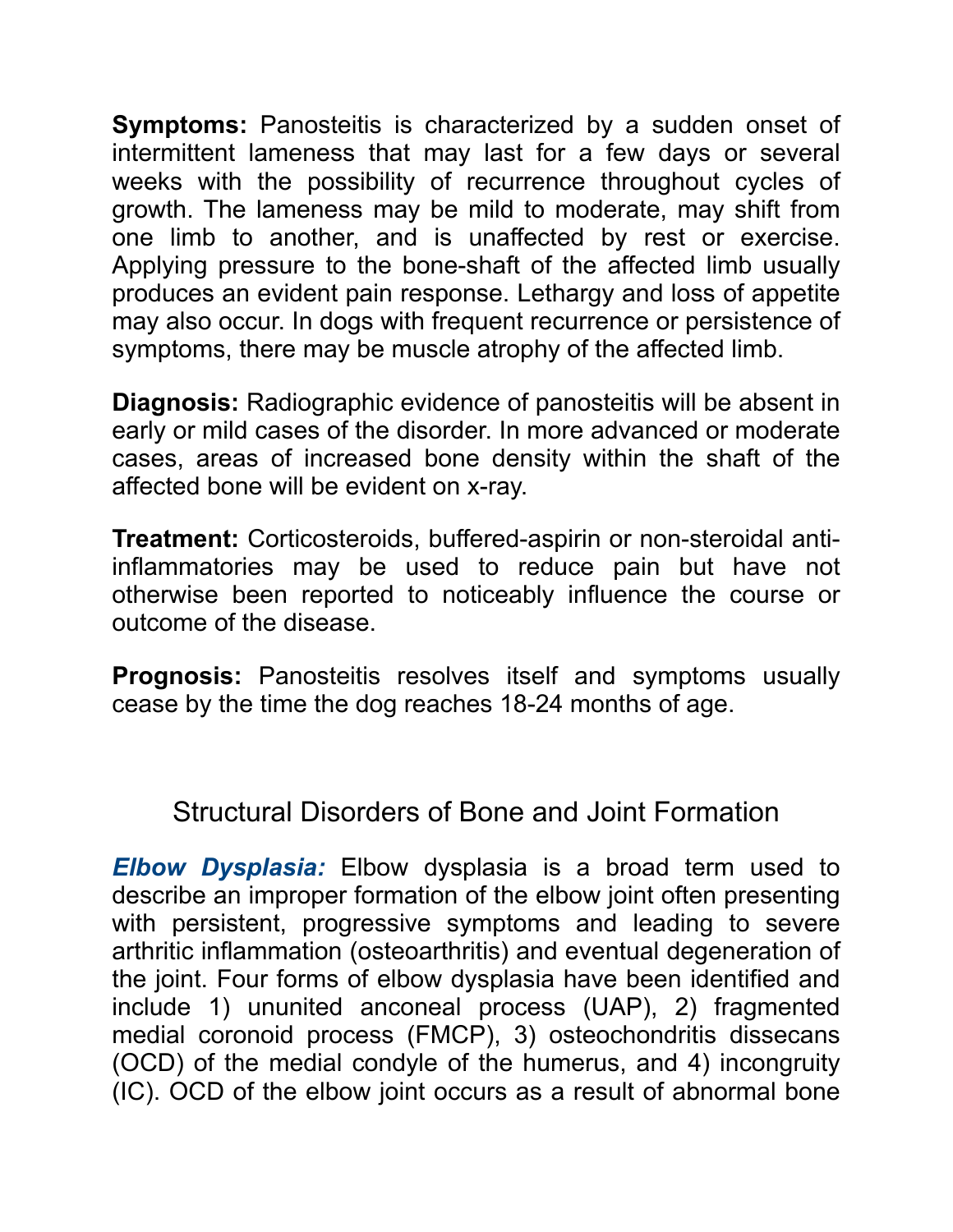construction and therefore, is described in detail in the prior section of this article. Structural abnormalities of the elbow joints include UAP, FMCP, and IC. These disorders have been attributed to asynchronous growth of the radius and ulna (the lower bones of the front limbs equivalent to the forearm bones of humans). When one of these bones grows more rapidly than the other at the end of the bone shaft composing the joint of the elbow, there occurs abnormal weight bearing on the opposite bone. This increased stress increases risk for abnormal bone formation, fragmentation of cartilage, and erosion of joint cartilage. UAP is believed to occur when the radius grows longer than the ulna. FMCP has been attributed to increased length of the ulna compared to the radius. IC occurs when there is abnormal alignment of the bones of the elbow joint because of asynchronous bone growth. Therefore, IC often occurs concurrently with UAP and FMCP. Other possible causes for these disorders include absence in the development of normal curvature of the ulna (UAP); delay in the steps leading to bone ossification which increases risk for cartilage fragmentation (FMCP); and malformation of the area of the ulna involved in formation of the elbow joint (IC).

## **Age of onset:** 4-5 months

**Cause:** It is widely believed that structural bone abnormalities occur secondary to the abnormalities in bone formation described in the previous section of this article. As such, factors including rapid growth, improper nutrition, and genetic traits that predispose to formational abnormalities also increase risk for structural abnormalities. In terms of nutritional factors, it has been found that nutritional management alone will not completely prevent risk of structural bone abnormalities. Nutrition does, however, have a direct effect on frequency and severity of occurrence in genetically predisposed dogs, particularly during rapid periods of growth. Clinical evidence now strongly supports incidence of elbow dysplasia as being inherited as a polygenic trait in a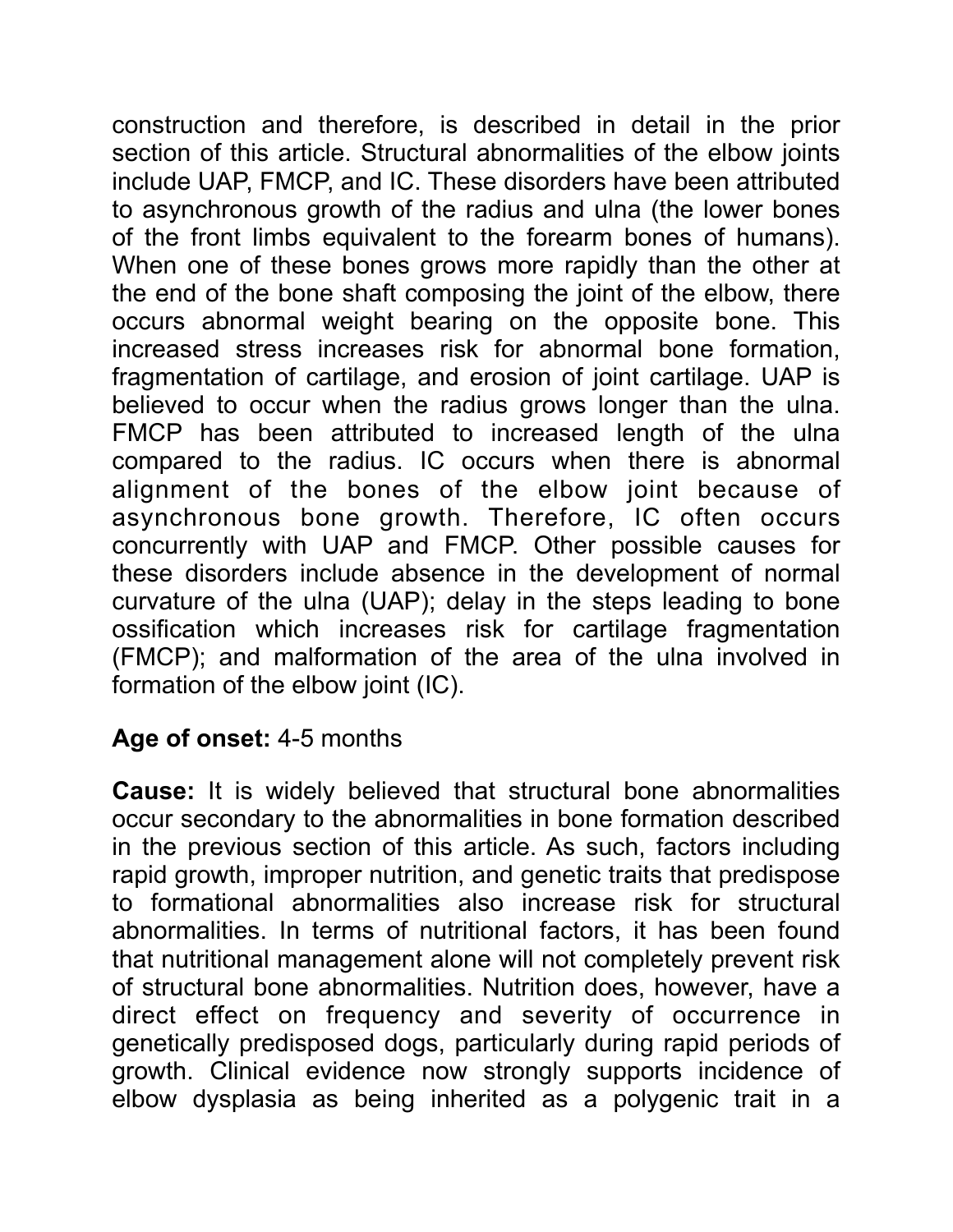number of breeds including the Labrador Retriever, Bernese Mountain dog, Rottweiler, German Shepherd dog and Bassett Hound. The fact that frequency of elbow dysplasia has now surpassed frequency of hip dysplasia in some breeds further supports the idea that clinical screening and controlled breeding are necessary to reduce incidence of elbow dysplasia in the breed populations.

**Symptoms:** In the early stages of the disorders, all four conditions have the same symptoms: stiff gait during the first few minutes after rest. Eventually, front limb lameness is presented as a slightly stiff, stilted gait. The dog will hold his elbows close to his chest. A painful response is often observed when the elbows are extended or flexed. In advanced cases where degeneration of the joint has begun, swelling, muscle atrophy and joint crepitus is often observed.

**Diagnosis:** Survey radiography is capable of detecting elbow dysplasia associated with UAP as early as 4-5 months of age when symptoms are first noted. Radiographic abnormalities produced by the other disorders are often rarely discernable and when they are, they are usually not observable until 8 months of age. In clinical comparisons, CT and MRI provided a more sensitive and accurate means for diagnosing UAP, FMCP, and OCD than conventional x-rays. Radiographs are rarely useful for diagnosis of IC, therefore, CT or MRI is also recommended for assessment of IC. Bone scans and joint tap, though not definitive diagnostic techniques for elbow dysplasia, may assist in identifying a source of lameness to either the bone, joint or soft tissue. In the absence of definitive lesions by diagnostic imaging techniques, arthroscopy is often utilized to observe the affected joint for the purpose of identifying occult joint disease.

**Treatment:** Surgery is widely considered the best option for elbow dysplasias associated with UAP and OCD. Dogs treated early in the course of the disease when there is only minimal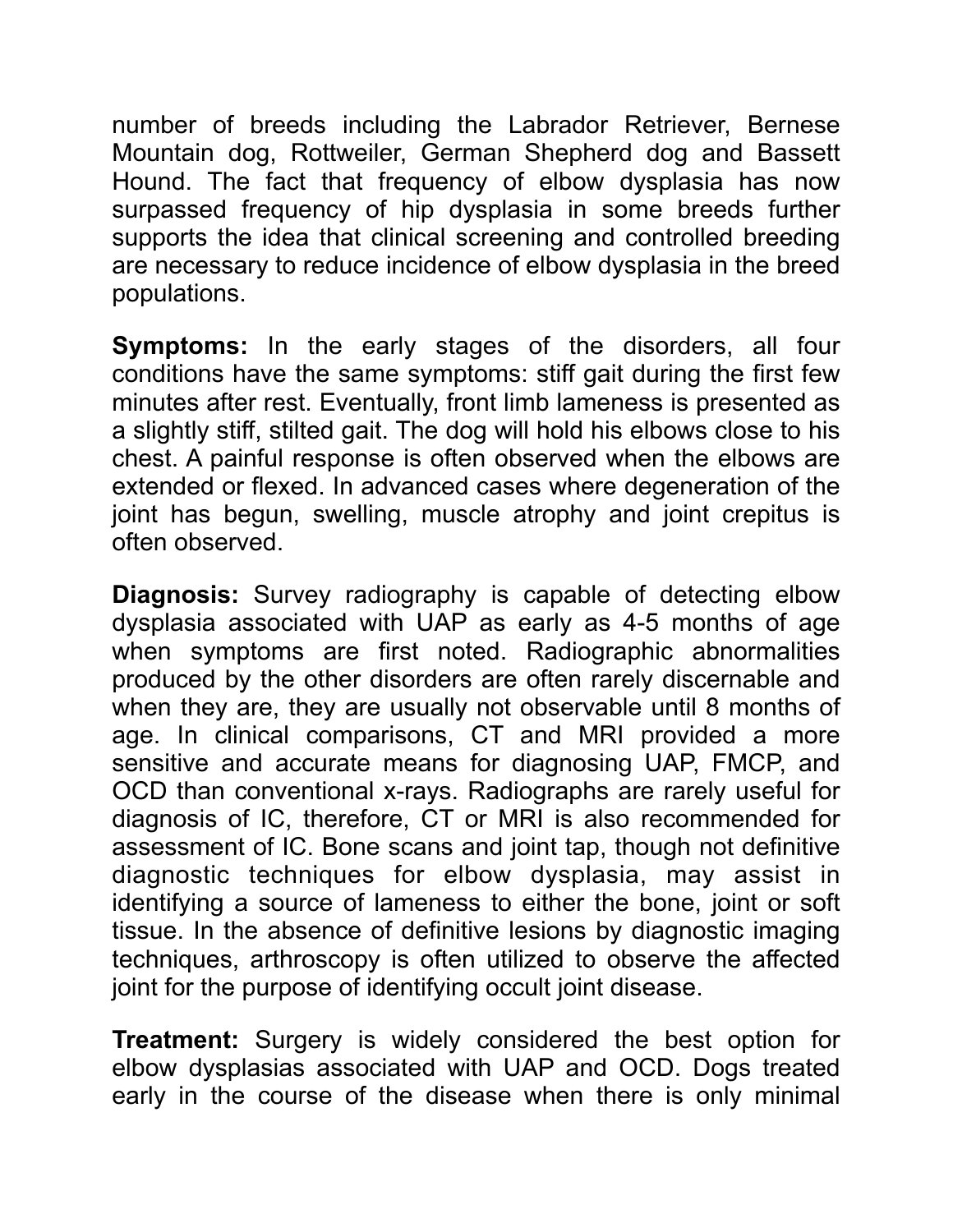osteoarthritis exhibit the best long-term outcome in terms of reduction of symptoms and restoration of activity. However, despite surgical intervention, most of these dogs will develop progressive osteoarthritis and likely require long-term therapy with non-steroidal anti-inflammatories and/or chondroprotective drugs. Clinical data on the surgical treatment of FMCP has thus far demonstrated no significant gains over non-surgical treatment for this condition. Treatment alternatives to surgery include rest, weight reduction, low-impact exercise, and drug therapy with nonsteroidal anti-inflammatories and/or chondroprotective drugs. No comparison studies between surgical and non-surgical treatment for IC has yet been conducted. When surgical intervention is selected, arthroscopic surgery to correct bone malalignment has proven a successful surgical option.

**Prognosis:** Progression of disease and outcome of treatment is dependent upon the individual dog. In general, dogs diagnosed with elbow dysplasia are expected to exhibit a fair to good outcome. Secondary osteoarthritis is an expected complication of elbow dysplasia. Despite this, both non-surgically and surgically treated dogs adjust to their disease through self-limitation of activity while still leading functional lives. Working dogs, however, may be significantly limited in their performance ability. Likewise, dogs with severe, progressive osteoarthritis or joint degeneration refractory to drug treatment may become significantly debilitated.

*Hip dysplasia (HD):* Hip dysplasia is a term widely used to describe any one of a number of conditions that bring about abnormal formation of the hip joint eventually resulting in mild to severe osteoarthritis and joint degeneration. The primary cause of hip dysplasia is attributed to muscle laxity during growth. During this period, the pelvic muscles must hold the ball of the thighbone (femur) into the socket of the pelvis (acetabulum) for proper formation of the joint. If muscle tone is inadequate, or if bone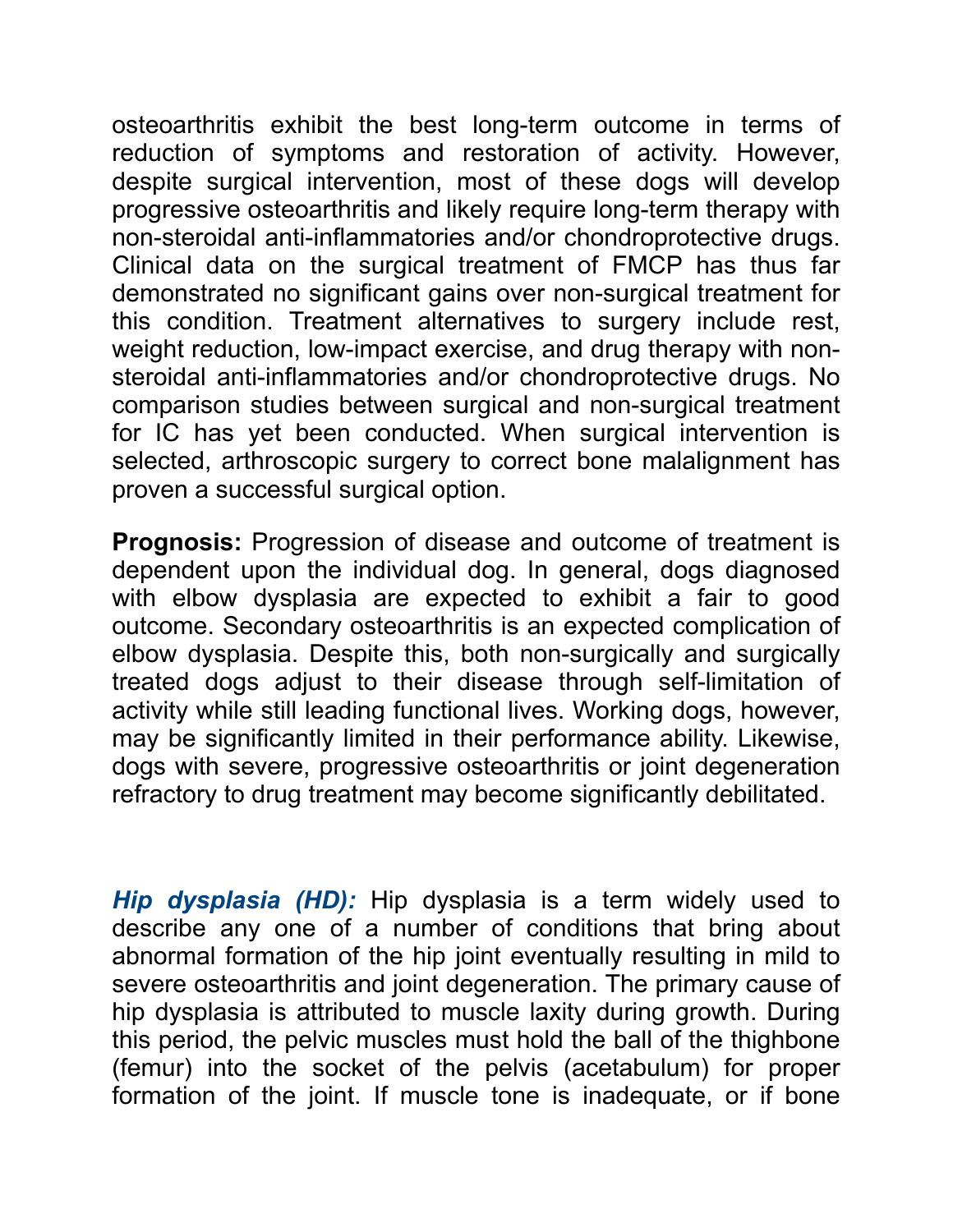growth proceeds at a faster rate than muscle development, the femoral head pulls away from the acetabulum, a process known as subluxation. Subluxation leads to abnormal wear and erosion of the joint cartilage. As a result, there is flattening of the femoral heads and shallow development of the acetabula. This improper fit of the ball and socket of the joint creates additional friction and cartilage erosion that leads to secondary osteoarthritis.

**Age of onset:** 8-12 months; earlier in severe cases. Some afflicted dogs may never show clinical symptoms.

**Cause:** Like elbow dysplasia, there is no one factor considered responsible for the development of HD. Considerable evidence suggests a polygenic basis for inheritance of HD with certain risk factors playing a substantial role in degree of expression. These risk factors include size, muscle mass, growth rate, overnutrition, electrolyte imbalance, and hormonal influences during gestation. Clinical evidence suggests a strong correlation between muscle laxity and development of HD independent of environmental factors. Therefore, a new method for screening breeding stock, the PennHip distraction index (DI) has been proposed as a more accurate means than the Orthopedic Foundation for Animals (OFA) method. This is because the PennHip method entails an objective measurement of muscle laxity in comparison to the OFA's subjective evaluation, in which results may be dependent upon a number of external variables, for predicting genetic predisposition for HD.

**Symptoms:** Symptoms of HD vary from dog to dog. Early signs are usually observed as abnormalities in the dog's gait: the dog may exhibit a swaying gait when walking and may "bunny hop" on the hind limbs when running. Many cases of severe HD exhibit very few clinical signs. Many dogs compensate for hind limb abnormalities by shifting most of their body weight to the front end. As a result, dogs showing few clinical symptoms may develop increased shoulder musculature ("loaded shoulders")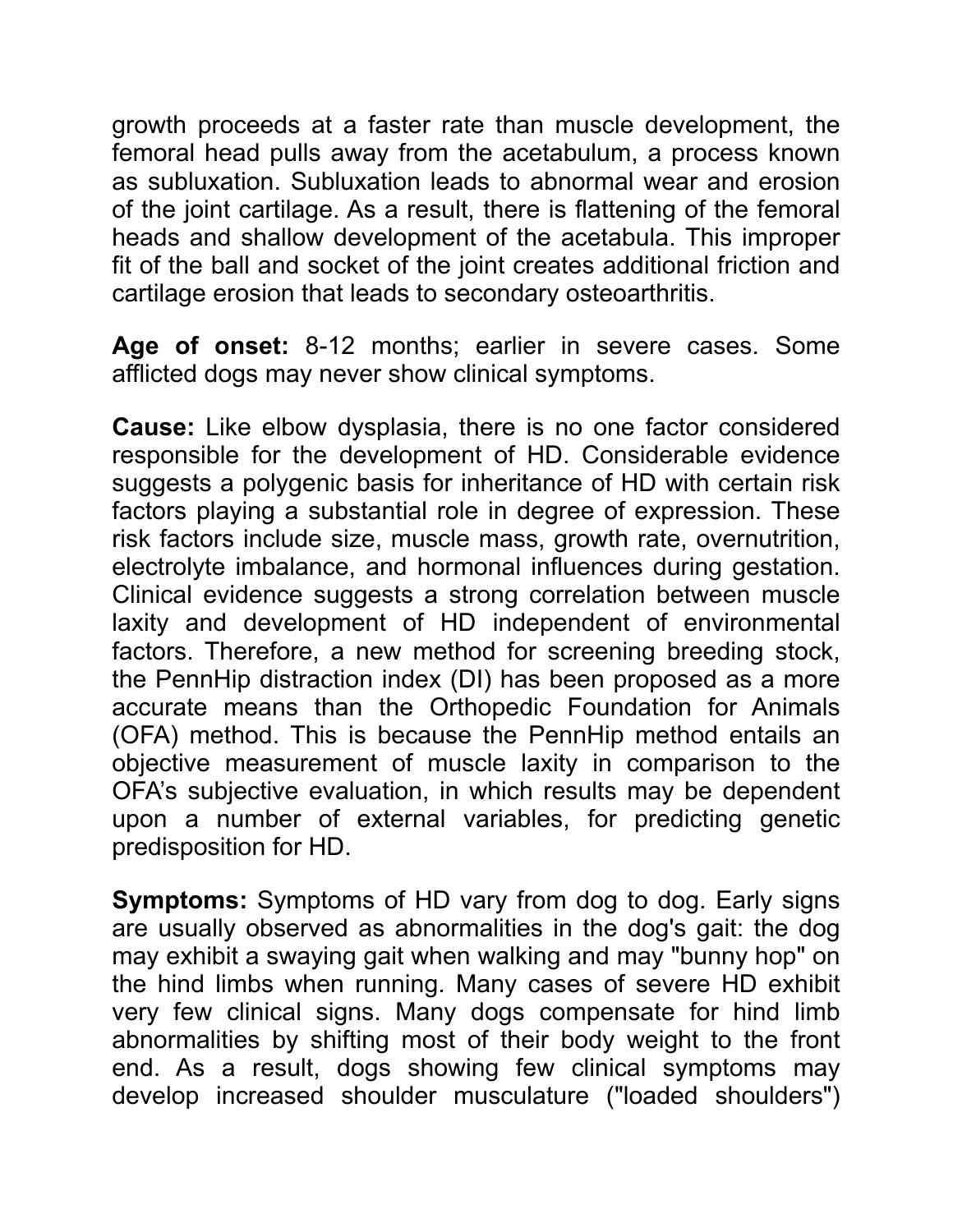while hind limb musculature remains under-developed. As damage to the joint progresses and secondary osteoarthritis sets in, symptoms of stiffness and lameness may present.

**Diagnosis:** Survey radiography is usually accurate for the diagnosing HD in dogs presenting with clinical symptoms. However, HD may occur concurrently with a number of other skeletal, muscular and neurological disorders. Often a dog presenting with recent symptoms of hind limb lameness and indications of advanced hip osteoarthritis on radiographs will be found to have lameness associated with knee ligament (cruciate ligament) disorders rather than HD upon closer scrutiny. Therefore, radiographic evidence of HD alone is not sufficient to conclude that symptoms are directly associated with HD, and a complete physical exam and history of the dog is required to rule out other disease processes. In terms of genetic selection against HD, x-ray only demonstrates actual appearance (phenotype) of hips at one given point in time, therefore, there are limitations to this method's predictive value in terms genetic assessment for HD (see *["Canine Hip Dysplasia: Are Breeders Winning the Battle?"](http://www.labbies.com/dysp2.htm)*). For example, many dogs that pass radiographic OFA standards for absence of HD at two years of age may go on to develop HD later in life and therefore, should still be considered genetically predisposed to HD. Measurement of muscle laxity as early as 4 months of age using the PennHip DI score has been clinically shown to provide an accurate predictive assessment for dogs with low risk (DI $f$  0.4) for HD or dogs with high risk (DI > 0.7) for developing HD sometime within their lifetimes. Scores between 0.4 and 0.7 at this age, however, are less reliable for predicting risk and require reassessment of DI at 6 to 12 months of age.

**Treatment:** Treatment of HD is dependent on several factors and may be conservative or surgical. In deciding upon the course of treatment, factors to consider include the dog's tolerance and/or ability to adapt to the disorder, rate of progression of osteoarthritis and joint degeneration, and cost for treatment. Many dogs are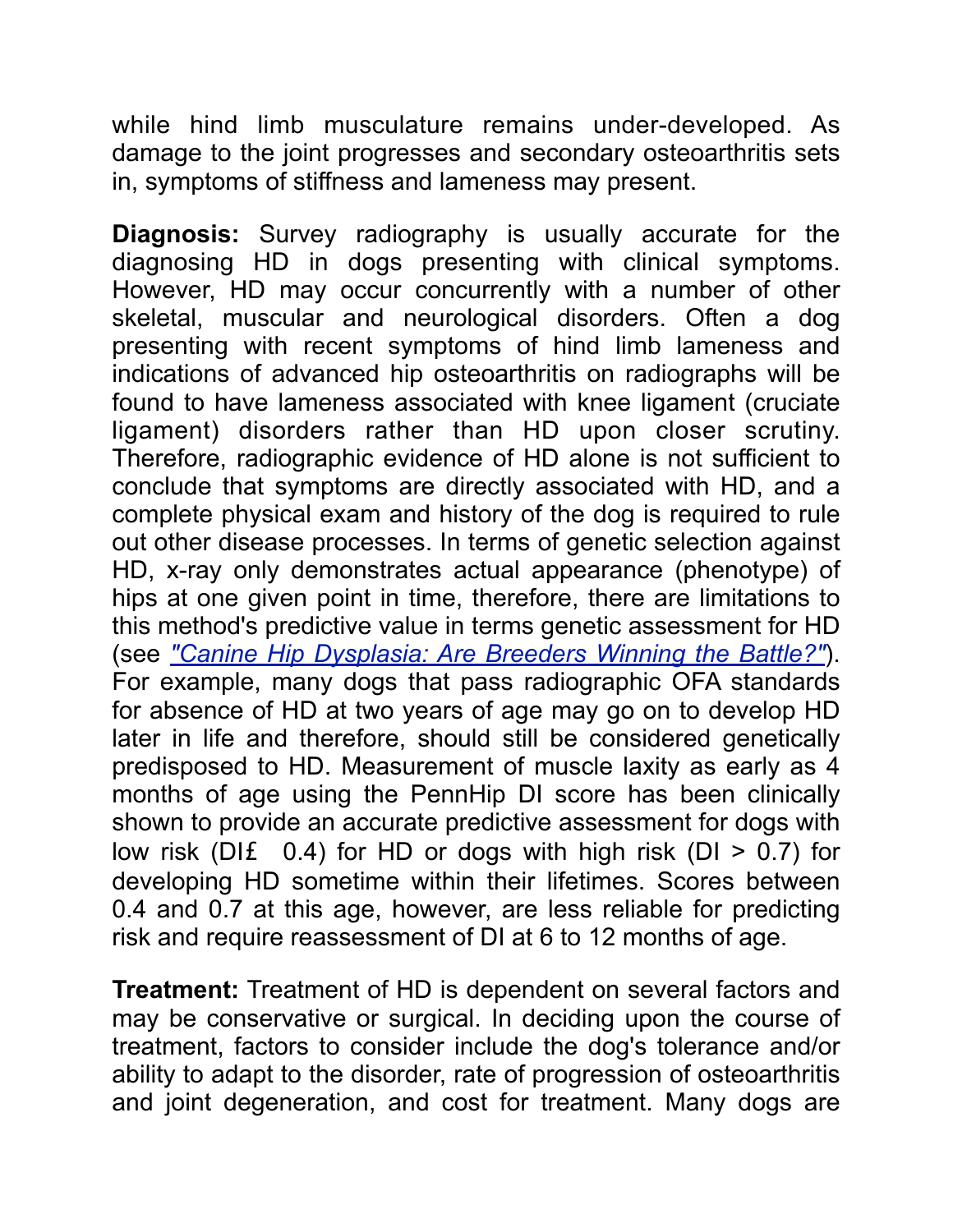capable of living normal lives despite HD provided that they are allowed to choose their own level of activity. Improvement and even disappearance of symptoms is common. In such instances, moderate exercise is encouraged to prevent muscle atrophy that may contribute to further subluxation, possible dislocation, and more rapid progression of joint degeneration. Forced, sudden activity or jumping should be discouraged. Non-surgical therapy includes administration of non-steroidal anti-inflammatories and/or chondroprotective drugs. Surgical intervention is usually indicated in cases of gross malformation or where joint degeneration proceeds at an accelerated rate resulting in severe disability. There are several surgical procedures that have been developed for the treatment of HD. Direct clinical comparisons of long-term outcome for each method, however, have not been conducted. Despite this, clinical reports on the various methods indicate a positive response to surgical intervention in terms of slowing joint degeneration, increasing activity tolerance and/or the reducing symptoms. The simplest of these procedures, pectineus tendonectomy, entails severing the pectineus tendon of the leg thereby releasing tension on the hip joint. This allows for greater abduction in weight bearing and alleviation of symptoms in some HD-afflicted dogs. This method, however, does not inhibit progression of joint degeneration, and therefore, may not be the best procedure for treating dogs exhibiting accelerated jointdegeneration. Pelvic osteotomy is another method aimed at reducing stress on the hip joint. This procedure depends on repositioning the acetabulum so that it provides support to the leg bone and thus prevents subluxation. This is usually accomplished by rotating the acetabular roof over the femoral head. High success rates have been reported for long-term outcome on dogs treated by this procedure. Additionally, recovery time is brief, and because dogs can undergo surgery on both hip joints at the same time, secondary complications related to stress on the untreated hip during recovery are not problematic. A third method, resection arthroplasty, entails complete removal of the femoral head to alleviate the source of pain. This procedure, however, has its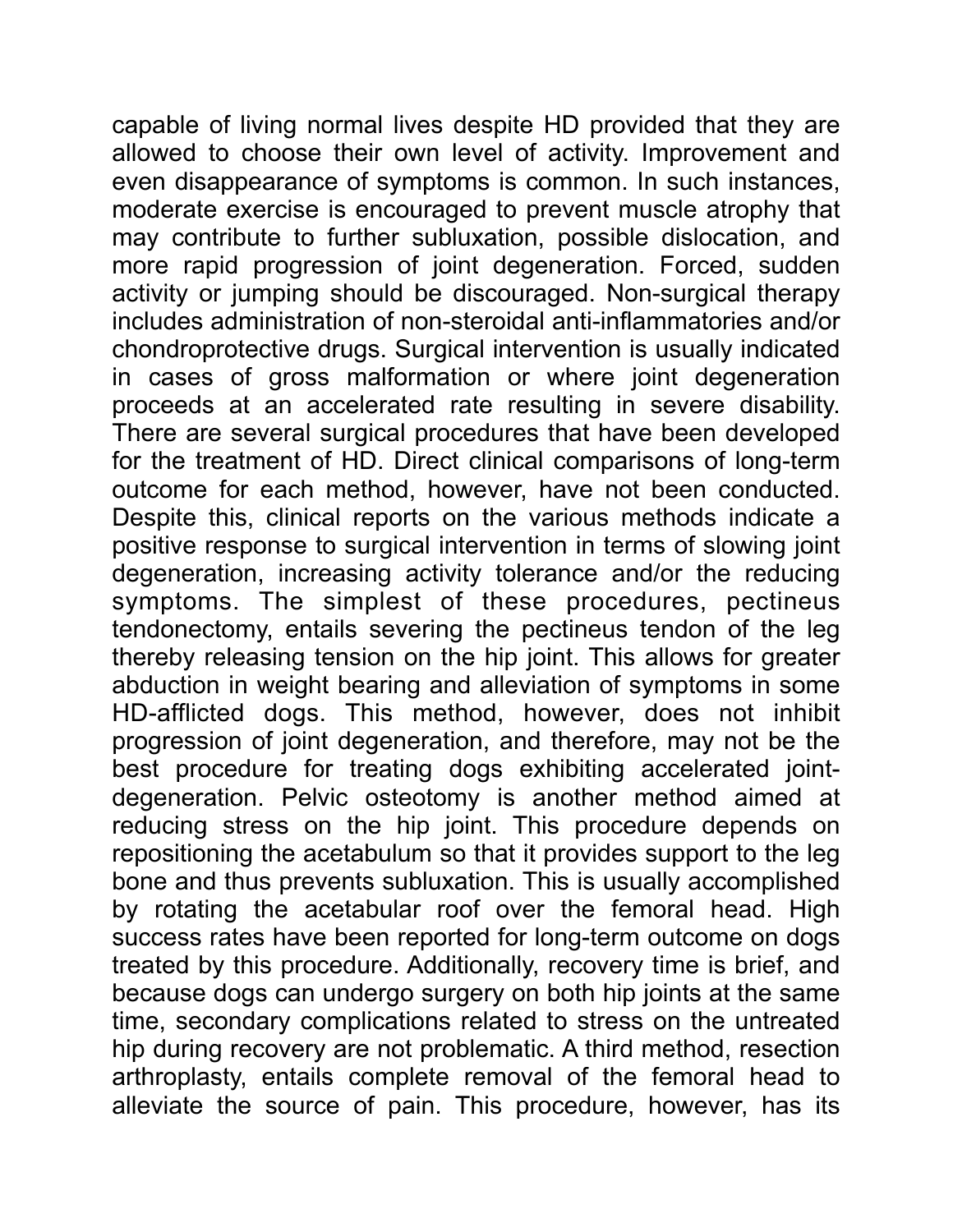limitations particularly in larger dogs where it was found that the weight of these dogs caused the top of the bone shaft (from which the femoral head was excised) to hit against the pelvis during exercise and produce another source for pain and symptoms. Therefore, in larger dogs that had originally undergone this surgical treatment in the past, a second surgery to improvise muscle support to the initial surgical site was required to correct this problem. The fourth procedure, total hip arthroplasty, entails fitting and insertion of an artificial hip joint. Drawbacks to this procedure, include high cost and increased risks for secondary complications. Additionally, concern has been raised about longterm functional life of the prosthesis and the potential for cement disease: issues that plague hip replacement in human medicine. Despite these issues, total hip arthroplasty is widely considered to be the best treatment for HD in regard to long-term patient outcome and control of joint degeneration.

**Prognosis:** Dogs afflicted with HD showing mild to moderate evidence of joint degeneration are considered to have a good prognosis with either conservative or surgical treatment methods. Often, severity of joint degeneration may not be evident by observing symptoms alone, however, and joint deterioration may progress in the absence of clinical symptoms. In cases demonstrating significant progression of joint disease, it may be anticipated that at some point, these dogs may not be sufficiently managed by conservative therapy alone. Surgical intervention then becomes a viable option for restoring normal function and activity.

## Preventing Growth-Associated Bone Disorders

 The key to prevention of the various growth-associated bone disorders lies in the attempt to control for both genetic and environmental risk factors that may increase susceptibility. As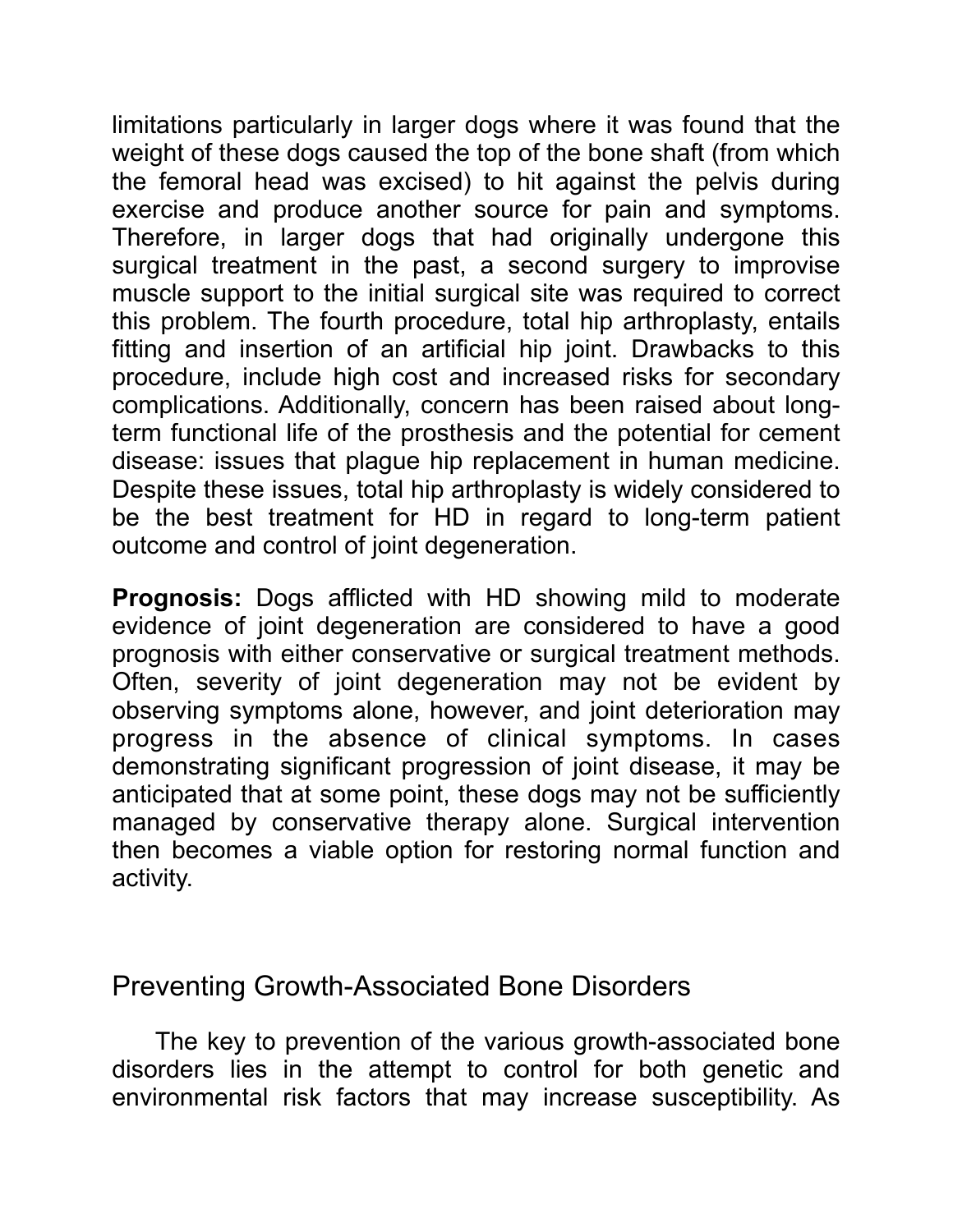discussed earlier in this article, proper nutrition of growing puppies in the form of restricted feeding through avoidance of high-calorie diets and oversupplementation are steps in prevention from an environmental perspective. Another potential method for reducing incidence in dogs known to be at higher risk for developing growth-associated skeletal disorders may be through administration of preventative drugs. Much clinical research has focused recently on the use of disease-modifying osteoarthritis drugs (DMOADs), also called chondroprotective drugs, that claim to prevent, reduce or reverse the degeneration of cartilage resulting from joint abnormalities. From a genetic standpoint, in cases of bone disorders suspicious or known to have genetic transmittance, selective breeding to eliminate affected dogs from the gene pool is one step in reducing occurrence in future generations. Several methods for genetic screening have been developed specifically for this purpose.

# *Drugs for the Prevention and Treatment of Osteoarthritis Related to Skeletal Disorders*

 By the time symptoms of bone disorders occur, changes in the cartilage have already taken place. Non-steroidal antiinflammatory drugs (NSAIDs) may help to quickly improve pain and inflammation secondary to cartilage damage and erosion. Some evidence suggests that they may also slow down the processes related to cartilage degeneration. Buffered aspirin is probably the most widely used NSAID. However, long-term use of aspirin, itself, has been implicated in damaging cartilage in both normal and diseased joints. Though this finding should not deter use of aspirin for short-term therapy of symptoms, because many dogs with joint disease may require long-term administration of therapy, aspirin would not be considered a suitable treatment option in such cases. Carprofen (Rimadyl) and etodolac (Etogesic) are alternative NSAIDs to aspirin that have been approved for use in dogs for the treatment of osteoarthritis. These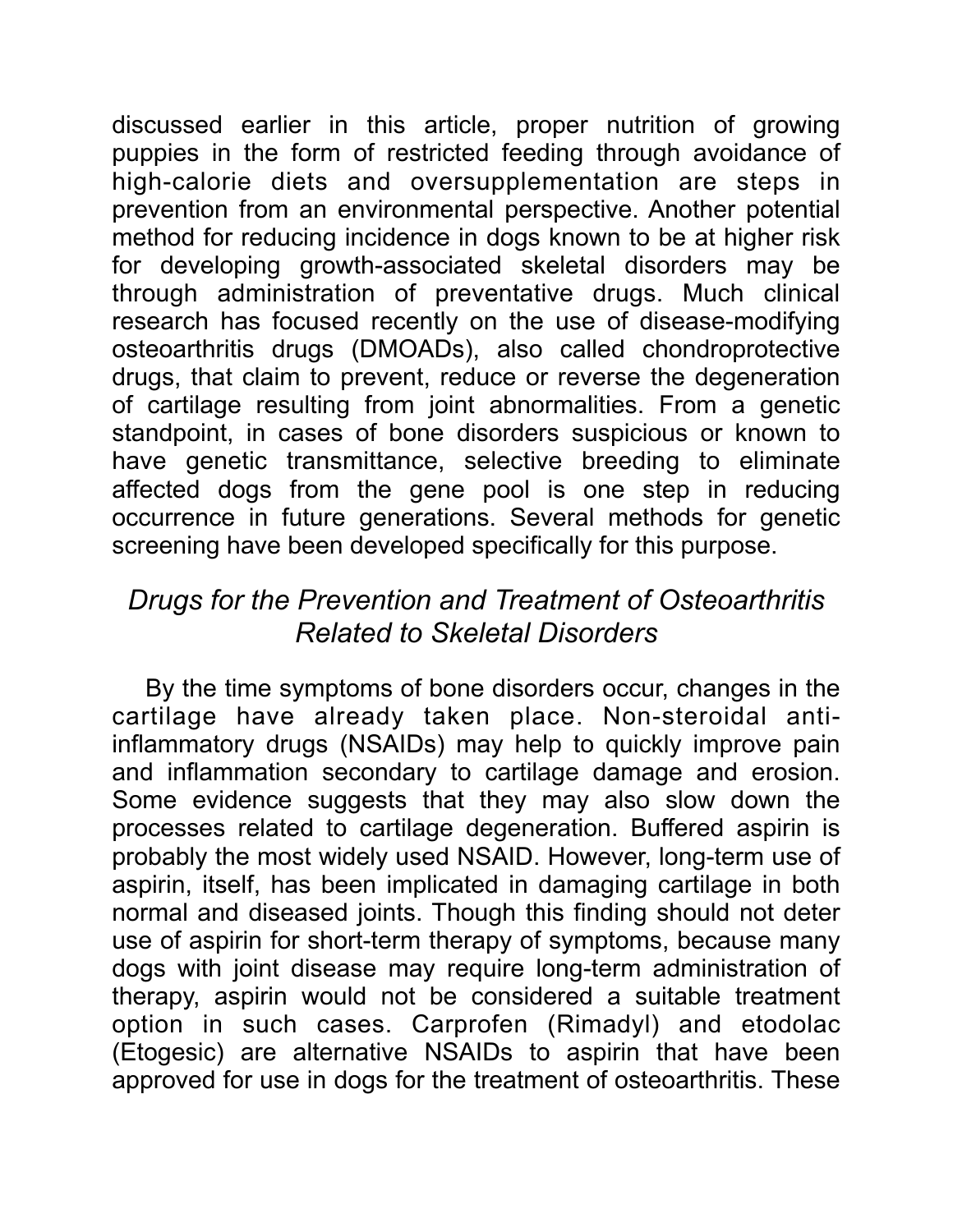two drugs may have some positive protective properties without the detrimental effects on cartilage. Piroxicam, another NSAID, may also be a potential candidate for treating dogs with osteoarthritis, however, clinical data supporting a protective effect on cartilage has not been consistently demonstrated. As with many drugs, some dogs treated with NSAIDs may develop mild to severe reactions following drug administration. Potential complications associated with administration of these drugs, as well as signs and symptoms that would indicate an adverse drug reaction should be discussed with the attending veterinarian.

 Complex sugars are another class of drugs that have been recognized for their efficacy in treating and possibly even preventing degenerative joint disease. Polysulfated glycosaminoglycan (PSGAG), the major component of which is chondroitin sulfate, is a DMOAD and has been used in Europe since the 1960s. One form of this drug, Adequan, has recently been approved for use in dogs in the United States. Research indicates that this drug not only biochemically interacts with cartilage and other tissues of the joints, but also increases concentration of joint lubricant. In a study exploring a potential prophylactic effect for PSGAG, young dogs predisposed to HD and administered PSGAG demonstrated significantly better hip joint conformation than untreated dogs. However, subsequent clinical trials to examine the beneficial effects of PSGAG in dogs, in terms of reducing symptoms and slowing joint degeneration, have demonstrated no significant impact on disease progression. Despite this, because clinicians have observed improvements in dogs on an individual basis, some recommend early prophylactic treatment with PSGAG for dogs with high risk for disorders such as OCD, elbow dysplasia and HD. Additionally, some orthopedic surgeons will treat dogs with PSGAG beginning 7 to 10 days after joint surgery. Health complications have been reported for PSGAG and are mostly related to the potential for serious sideeffects when PSGAG is administered to dogs with a history of bleeding disorders, shock or hypersensitivity.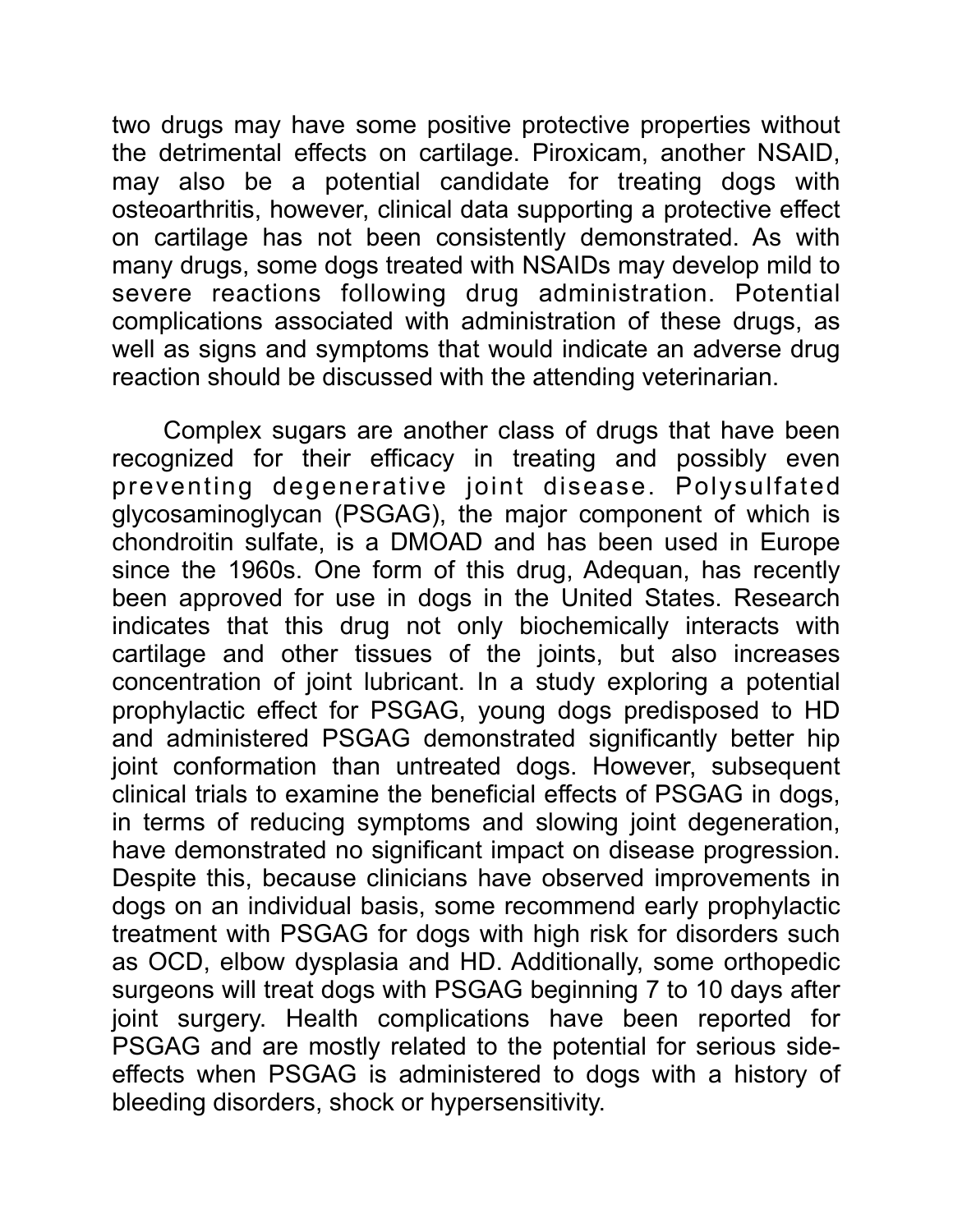Neutraceuticals of PSGAG are available without prescriptions. These products are not in the same purified and/or modified form as their federally controlled counterparts. For example, neutraceuticals do not contain the direct-acting molecules that are PSGAGs, but rather may contain a precursor to the active form of the drug. Therefore, a neutraceutical molecule must undergo a biochemical reaction once absorbed by the body to become active and effective. This requirement can produce much limitation on extent of effectiveness. Because of this, however, these products are considered nutritional supplements and do not require approval for use. Common PSGAG-like neutraceuticals include Glycoflex and Cosequin. These drugs appear relatively safe with no toxic side-effects, however, there is no evidence to date that suggests they biochemically interact with the joint tissue or increase cartilage integrity as found with PSGAGs. Nor have clinical trials with proper controls been conducted to substantiate claims for improvement of joint symptoms in dogs treated with these neutraceuticals. In absence of scientific evidence to support benefits of use in dogs with joint disease as well as the high cost of these neutraceuticals, clinicians recommend that if improvement of symptoms is not observed 6-8 weeks after treatment is started, treatment should be discontinued and alternative therapies considered.

 Pentosan polysulfate (PPS) is another complex sugar classified as a DMOAD. PPS is currently undergoing pre-clinical testing in dogs in the United States but has not yet been approved for clinical treatment of dogs. PPS interacts with joint tissues similar to the biochemical mechanisms observed for PSGAG and, similarly decreases cartilage degeneration associated with osteoarthritis. In one study, dogs diagnosed with elbow dysplasia were treated with either PPS or surgery. No difference in longterm functionality was observed between the two groups, but in short-term comparisons, the PPS group's functional improvement occurred sooner following the onset of treatment compared to the surgery group. Despite these promising results, further studies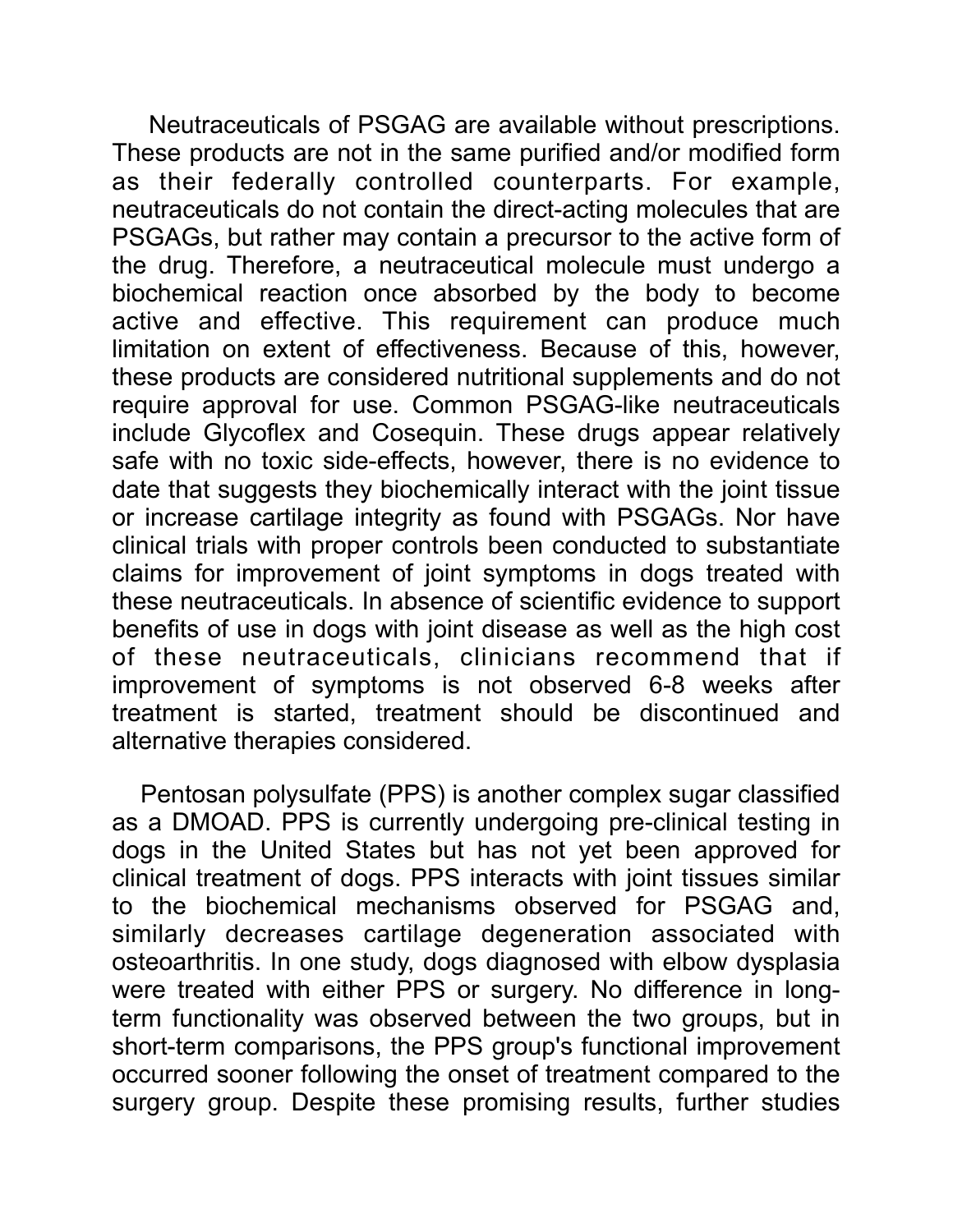with PPS are required to substantiate its clinical benefits in dogs. Complications associated with PPS are few but include potential for development of blood clots.

 Hyaluronan is a slow-acting drug that provides long-term benefits related to pain relief and restoration of function. Preclinical testing to determine potential benefits for human patients was conducted in canine models for osteoarthritis. As such, results from these studies suggest that hyaluronan may have clinical benefits for use in dogs. Though clinical trials using hyaluronan to treat osteoarthritis in horses have been conducted, no such trials have been conducted in dogs at the time this article was written.

## *Control Through Genetic Selection*

 Many breeders, concerned with the physical "soundness" of purebred dogs, have attempted to reduce incidence of skeletal diseases within their breeds' populations. With the knowledge that many developmental bone and joint disorders are genetically transmitted, methods for screening afflicted dogs and eliminating them from the breeding pool have been devised in the hopes of reducing incidence of bone disorders and increasing genetic soundness of future progeny. However, there is strong evidence suggesting that joint disorders such as elbow and hip dysplasias are polygenic: conditions caused by more than one gene. As with all polygenic traits, environmental factors significantly influence the degree of expression and rate of progression of these disorders. These factors are likely responsible for the difficulty encountered when screening breeding stock and applying results to evaluate genetic risk.

 Certification of breeding stock through the Orthopedic Foundation for Animals (OFA) is currently the most widely used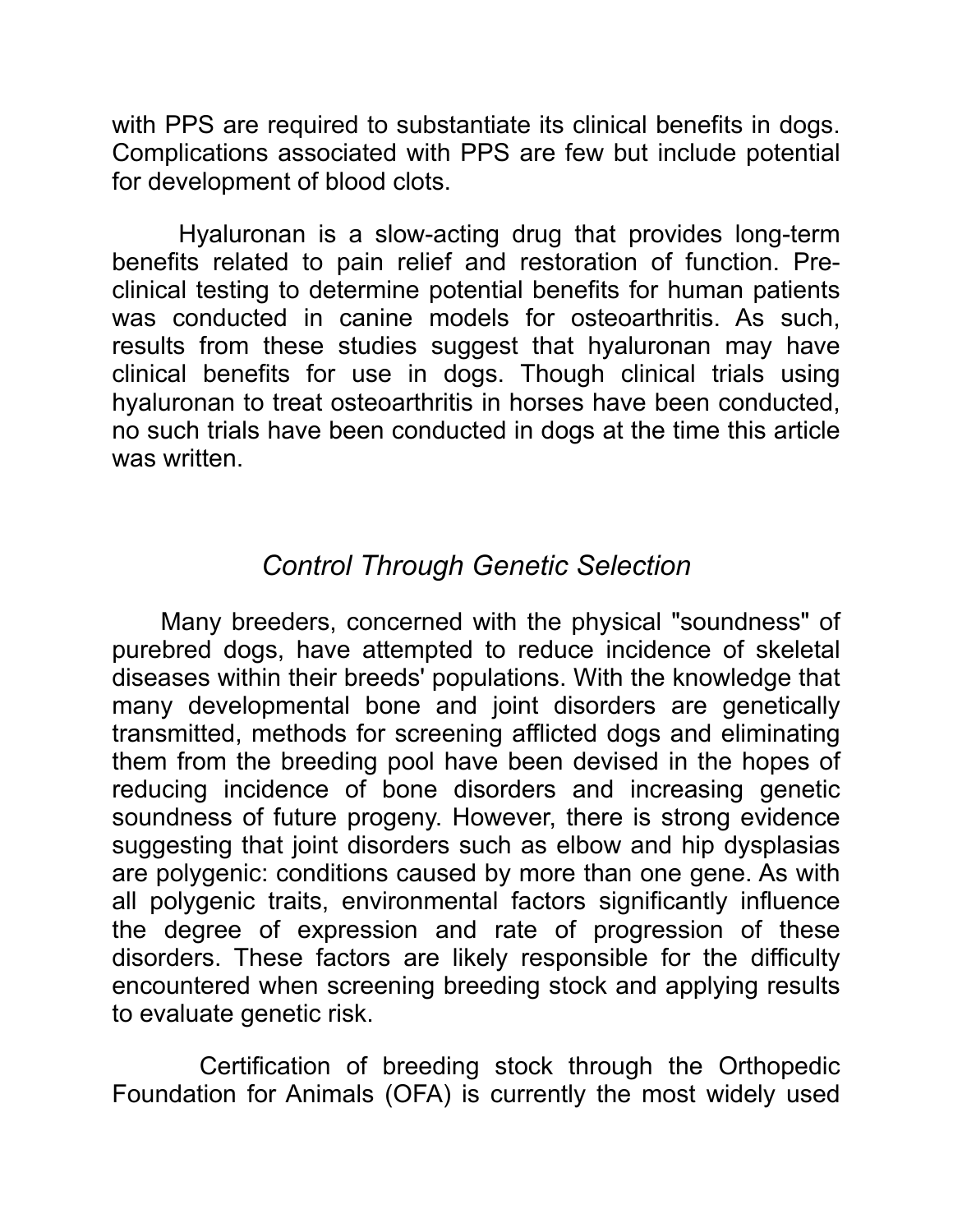screening method for elbow dysplasia and hip dysplasia. Radiographs of elbows and hips are taken by the breeder's/ owner's veterinarian and then submitted to the OFA for review by experts in the field of canine orthopedics. Dogs found to be clear of elbow and/or hip dysplasia will receive OFA number certification in the elbow and/or hip dysplasia registry. For OFA number certification in the hip dysplasia registry, dogs must be at least two years of age at the time the radiograph is taken. Between two and five years of age is the best time for OFA review. Below two years of age it is often difficult to draw the line between what is normal and abnormal in the developing hip joint, and above five years of age, primary arthritis of old age may be impossible to differentiate from slight hip dysplasia. Though the OFA should be viewed as one valuable tool in the control of hip dysplasia, limitations for this method have been identified and suggest why OFA certification alone over the past several decades has not assured freedom of risk for HD in recent generations.

 The Wind-Morgan program is another genetic screening method, specifically for Labrador Retrievers, that has gained much popularity. In addition to radiographs of elbows and hips, this program also reviews and assesses shoulders, knees, and hocks: other sites frequently predisposed to genetically transmitted joint diseases. This method is proving to be invaluable, particularly for detecting lesions in joints not routinely screened by the OFA. However, like the OFA, the Wind-Morgan evaluation is also based on radiographic appearance of the joint at a particular point in time. Because many joint disorders are not always evident on radiograph, as well as the finding that joint appearance does not necessarily correlate with genetic risk for transmitting joint disorders, Wind-Morgan may have the same limitations as reported for OFA.

 A more recent and upcoming method of screening specifically for hip dysplasia is the PennHip method. This method uses the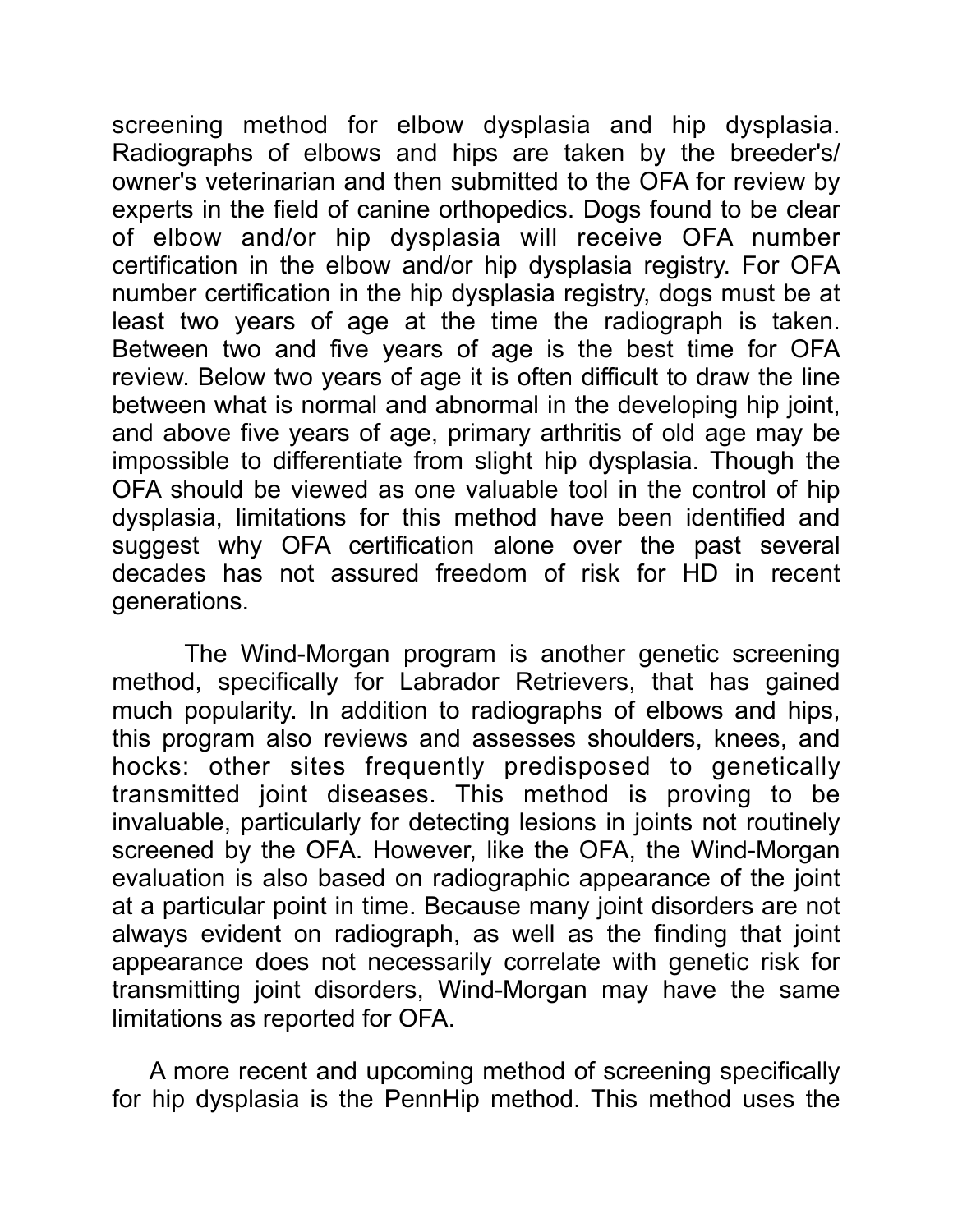distraction index (DI) to measure muscle laxity as an indicator for risk of hip dysplasia independent of factors such as degree of disease expression and rate of progression. The DI measurement is based on the observation that increased muscle laxity in the hip joint is associated with increased subluxation and joint abnormalities. Therefore, dogs with more muscle laxity are genetically at increased risk for developing and passing-on hip dysplasia to offspring even in the absence of radiographic evidence of joint disease. Dogs with DI scores equal to or less than 0.3 are considered at no risk for developing HD throughout their lives. The greater the dog's score is above 0.3, the greater the risk for developing HD. Since average DI scores for many breeds may be well above 0.3, particularly in the large and giant breeds, this method is not advocated for elimination of dogs from a breeding program. Rather, selecting individuals with the lowest DI scores in each generation for breeding has been observed to significantly improve hip conformation within only a few generations. Therefore, the PennHip method used alone or together with either the OFA or Wind-Morgan methods, may provide the best outlook for control of HD in future generations (see *["Canine Hip Dysplasia: Are Breeders Winning the Battle?"](http://www.labbies.com/dysp2.htm)*).

# References:

- Abeles V, Harrus S, Angles JM, Shalev G, Aizenberg I, Peres Y, Aroch I. Hypertrophic osteodystrophy in six weimaraner puppies associated with systemic signs. Vet Rec, 145:130-134, 1999.
- Budsberg, SC, Todhunter, RJ, McNamara, PS, Jr. Use of chondromodulating drugs and substances in the prevention and treatment of osteoarthritis in dogs. In: Bonagura, JD, ed: Kirk's Current Veterinary Therapy XIII. Philadelphia: W.B. Saunders Co., 1999, p. 1018.